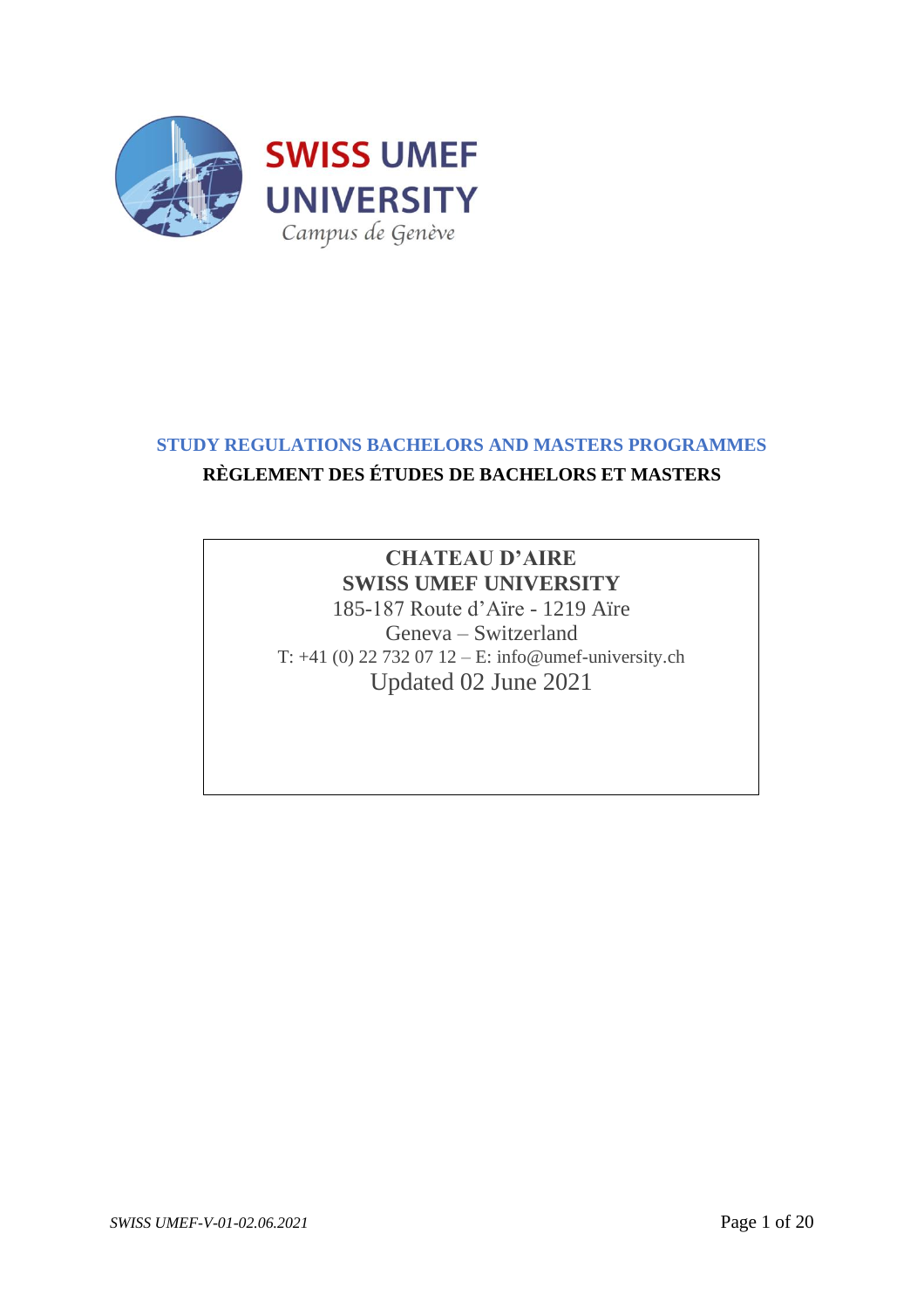# **Table of Contents**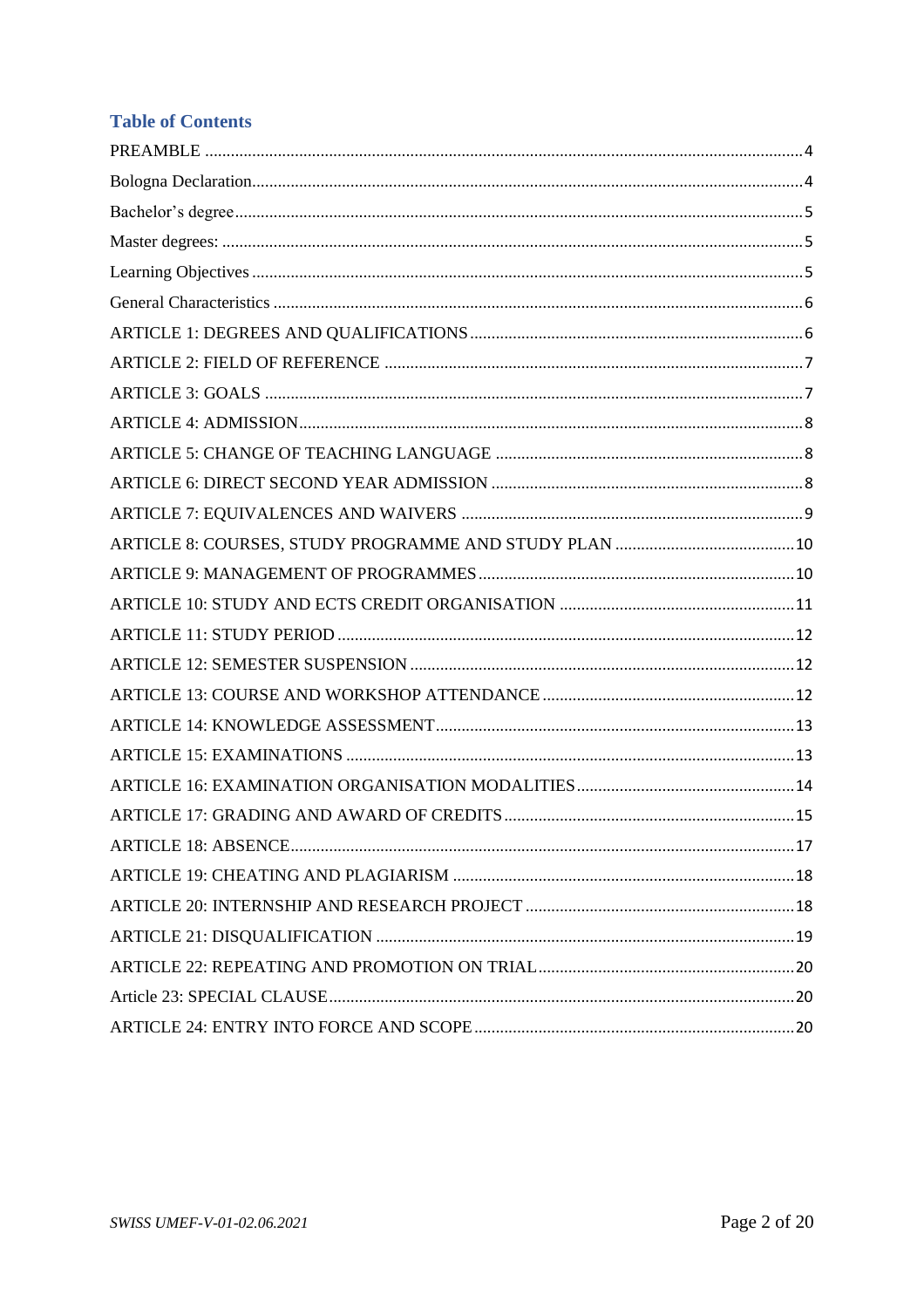**STUDY REGULATIONS FOR BACHELORS AND MASTERS PROGRAMMES RÈGLEMENT DES ÉTUDES DE BACHELORS ET MASTERS**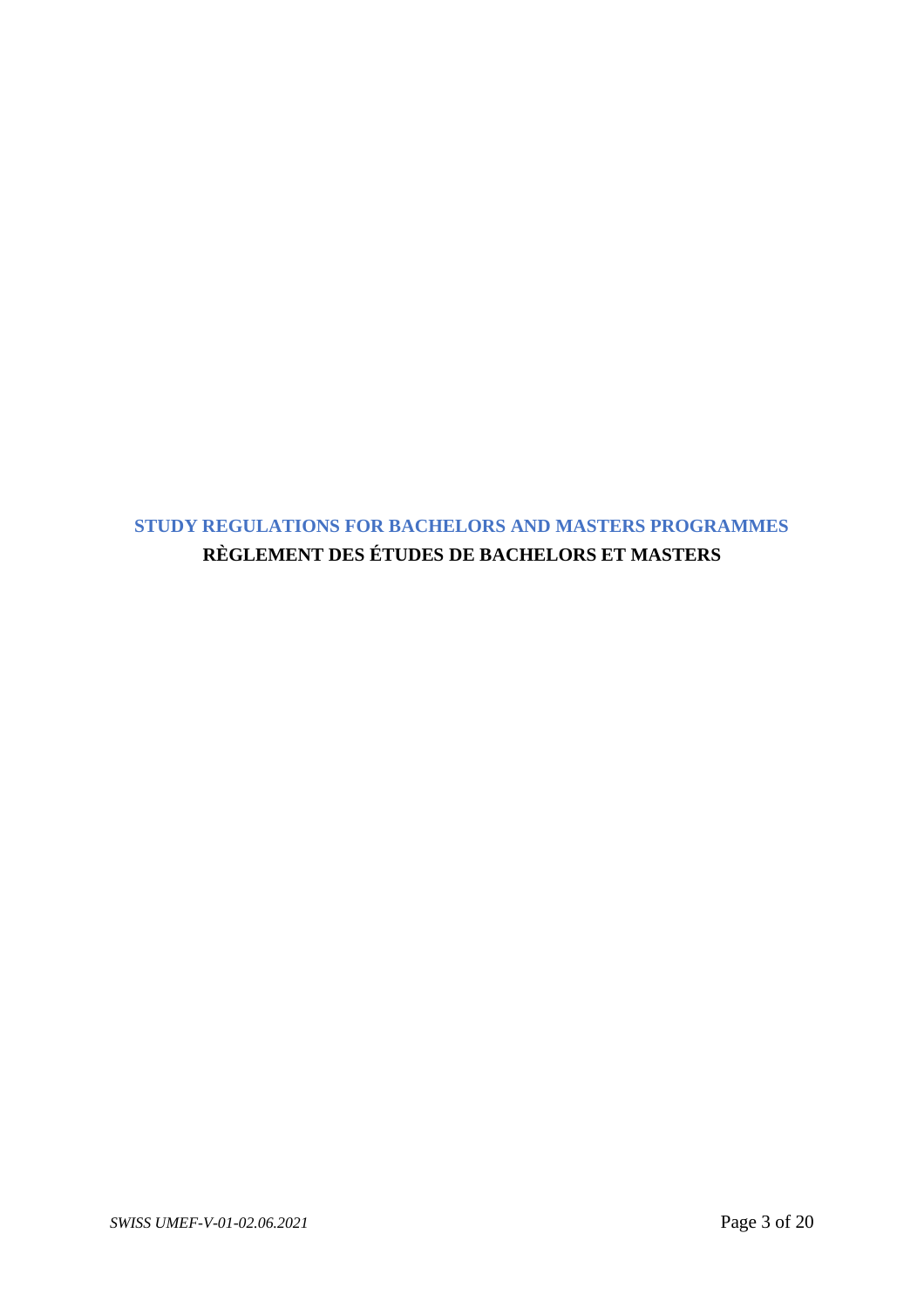<span id="page-3-1"></span><span id="page-3-0"></span>

| <b>PREAMBLE</b>                                                                                                                                                                                                                                                                                                                                                                                                                                                             | <b>PRÉAMBULE</b>                                                                                                                                                                                                                                                                                                                                                                                                                                                                                                                                                                                     |
|-----------------------------------------------------------------------------------------------------------------------------------------------------------------------------------------------------------------------------------------------------------------------------------------------------------------------------------------------------------------------------------------------------------------------------------------------------------------------------|------------------------------------------------------------------------------------------------------------------------------------------------------------------------------------------------------------------------------------------------------------------------------------------------------------------------------------------------------------------------------------------------------------------------------------------------------------------------------------------------------------------------------------------------------------------------------------------------------|
| SWISS UMEF UNIVERSITY (SWISS UMEF) offers<br>degree-awarding and executive training programmes.                                                                                                                                                                                                                                                                                                                                                                             | La SWISS UMEF UNIVERSITY (UMEF) propose<br>supérieures<br>diplômantes<br>études<br>des<br>des<br>et<br>programmes de formation continue de cadres et<br>dirigeants.                                                                                                                                                                                                                                                                                                                                                                                                                                  |
| These regulations govern all SWISS UMEF programmes.<br>It also applies to any new programme SWISS UMEF may<br>introduce in the future.                                                                                                                                                                                                                                                                                                                                      | Ce règlement s'applique à toutes les formations<br>UMEF. Il s'applique aussi pour tout nouveau<br>programme que la SWISS UMEF introduira dans<br>l'avenir.                                                                                                                                                                                                                                                                                                                                                                                                                                           |
| Persons interested in gaining admission must meet SWISS<br>UMEF general administrative registration terms and<br>conditions and specific terms and conditions of the<br>regulations pertaining to the diploma to be awarded.                                                                                                                                                                                                                                                | Les personnes voulant être admises doivent remplir<br>les conditions générales d'inscription requises par la<br>SWISS UMEF et celles particulières fixées par le<br>règlement spécifique du titre délivré.                                                                                                                                                                                                                                                                                                                                                                                           |
| These regulations use the masculine form of speech but<br>apply to both genders.                                                                                                                                                                                                                                                                                                                                                                                            | Le présent règlement est rédigé au masculin mais<br>s'applique indifféremment aux femmes et aux<br>hommes.                                                                                                                                                                                                                                                                                                                                                                                                                                                                                           |
| <b>BOLOGNA DECLARATION</b>                                                                                                                                                                                                                                                                                                                                                                                                                                                  | DÉCLARATION DE BOLOGNE                                                                                                                                                                                                                                                                                                                                                                                                                                                                                                                                                                               |
| All the SWISS UMEF programmes are compatible with<br>the Bologna Declaration of 19 June 1999 establishing the<br>Bologna Process and creating the European Higher<br><b>Education Area.</b>                                                                                                                                                                                                                                                                                 | formations<br>Toutes<br>les<br>SWISS UMEF<br>sont<br>compatibles avec la Déclaration de Bologne du 19<br>Juin 1999 établissant le processus de Bologne et créant<br>l'Espace Européen d'Enseignement Supérieur.                                                                                                                                                                                                                                                                                                                                                                                      |
| The Bologna Declaration is based on the following points:<br>easily readable and comparable degrees; students,<br>professors, and researchers' mobility; cooperation to<br>improve teaching quality; the establishment of a three-<br>cycle structure of studies Bachelor - Master- Doctorate; a<br>system of accumulation and transfer of credits (ECTS-<br>European Credit Transfer System); and finally, the<br>integration of a European dimension in higher education. | La Déclaration de Bologne est basée sur les points<br>suivants : des programmes universitaires facilement<br>lisibles et comparables ; la mobilité des étudiants,<br>professeurs et chercheurs; la coopération pour<br>améliorer<br>l'enseignement;<br>la<br>qualité<br>de<br>l'établissement d'une structure d'études selon trois<br>cycles Licence-Maitrise -Doctorat; un système<br>d'accumulation et de transfert de crédits (ECTS -<br>Système européen de transfert et d'accumulation de<br>crédits) ; et finalement, l'intégration d'une dimension<br>européenne dans l'éducation supérieure. |
|                                                                                                                                                                                                                                                                                                                                                                                                                                                                             |                                                                                                                                                                                                                                                                                                                                                                                                                                                                                                                                                                                                      |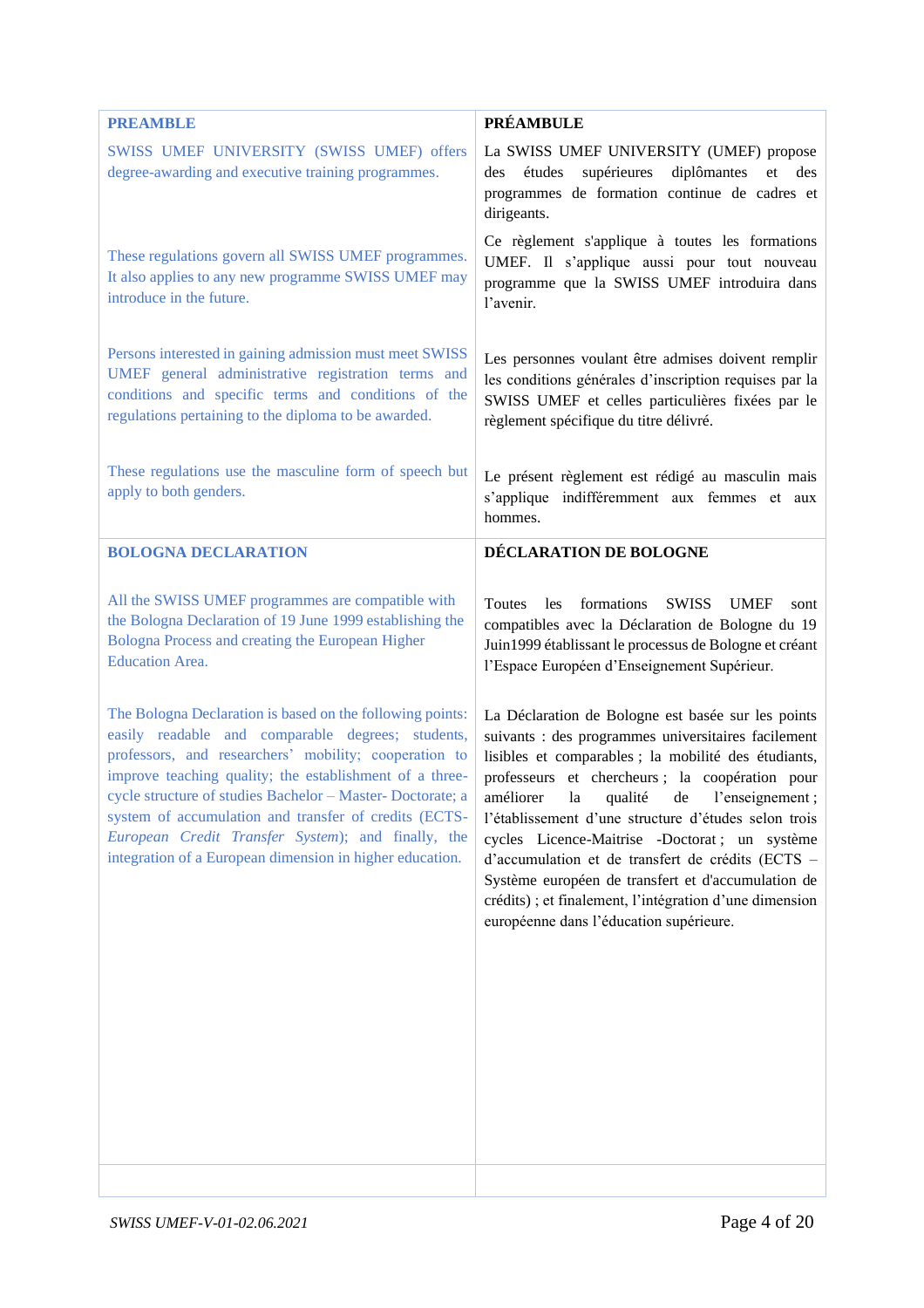<span id="page-4-2"></span><span id="page-4-1"></span><span id="page-4-0"></span>

| <b>MANAGEMENT SCIENCE FACULTY</b>                                                                | <b>FACULTÉ DES SCIENCES DE GESTION</b>                                                             |
|--------------------------------------------------------------------------------------------------|----------------------------------------------------------------------------------------------------|
|                                                                                                  |                                                                                                    |
| <b>Bachelor's degree</b>                                                                         | <b>Programme Bachelor</b>                                                                          |
| SWISS UMEF offers a general Bachelor of Business<br>Administration with several specialisations: | La SWISS UMEF offre un programme Bachelor<br>général en Sciences de Gestion avec plusieurs         |
| Bachelor of Business Administration<br>with<br><b>or</b>                                         | spécialisations:                                                                                   |
| specialisations in:<br>Finance                                                                   | Finance<br>$\blacksquare$<br>Comptabilité<br>٠                                                     |
| Accounting<br>L.                                                                                 | Entrepreneuriat<br>٠                                                                               |
| <b>International Business</b><br>×                                                               | Commerce international<br>٠                                                                        |
| <b>Marketing and Communication</b><br>L.                                                         | Marketing et communication<br>٠                                                                    |
| <b>Bachelor of Tourism and Hotel Management</b>                                                  | Bachelor en Gestion du Tourisme et de l'Hôtellerie                                                 |
| There is a common core of five semesters and the sixth is                                        | Ce programme comporte un tronc commun de cinq                                                      |
| devoted to the selected specialisations.                                                         | semestres, le sixième étant dédié aux spécialisations.                                             |
| <b>Master degree</b>                                                                             | <b>Programme Master</b>                                                                            |
| SWISS UMEF offers a general Master of Business                                                   | SWISS UMEF offre un programme Master général en                                                    |
| Administration (MBA) with or several specialisations as<br>follows:                              | Sciences de Gestion (MBA) avec les spécialisations<br>suivantes :                                  |
| Human Resources Management - HRM<br>L.                                                           | <b>GRH</b><br>×                                                                                    |
| <b>Marketing and Communication</b><br>u,                                                         | Marketing et Communication<br>٠                                                                    |
| Leadership<br>L.                                                                                 | Leadership<br>٠<br>٠                                                                               |
| <b>Public Administration</b><br>L.<br><b>International Finance and Economics</b><br>L.           | Administration Publique<br>Finance et Economie Internationales<br>٠                                |
| <b>International Banking Operations</b><br>×                                                     | <b>Banque Internationale</b><br>٠                                                                  |
| <b>Executive programmes:</b>                                                                     |                                                                                                    |
| <b>Executive Master in Market Finance and Trading</b>                                            | Programmes exécutifs (cadres et dirigeants) :<br>Exécutive Master en Marchés financiers et Trading |
|                                                                                                  |                                                                                                    |
| <b>FACULTY OF POLITICAL SCIENCES</b>                                                             | <b>FACULTÉ DES SCIENCES POLITIQUES</b>                                                             |
| <b>Bachelor degree:</b>                                                                          | <b>Programme de Bachelor:</b>                                                                      |
| <b>Bachelor</b> in International Relations                                                       | <b>Bachelor en Relations Internationales</b>                                                       |
| <b>Master degree:</b>                                                                            | <b>Programme de Master:</b>                                                                        |
| <b>Master in International Relations</b>                                                         | Master en Relations Internationales                                                                |
|                                                                                                  | Programme cadres et dirigeants :                                                                   |
| <b>Executive programmes:</b><br>Executive Master in International Relations and Global           | Exécutive Master en relations internationales et<br>politiques globales                            |
| <b>Politics</b>                                                                                  |                                                                                                    |
| <b>Learning Objectives</b>                                                                       | <b>Objectifs de formation</b>                                                                      |
| The specific objectives of each programme appear in the                                          | Les objectifs spécifiques à chaque programme                                                       |
| relevant detailed description.                                                                   | apparaissent dans la description détaillée applicable.                                             |
|                                                                                                  |                                                                                                    |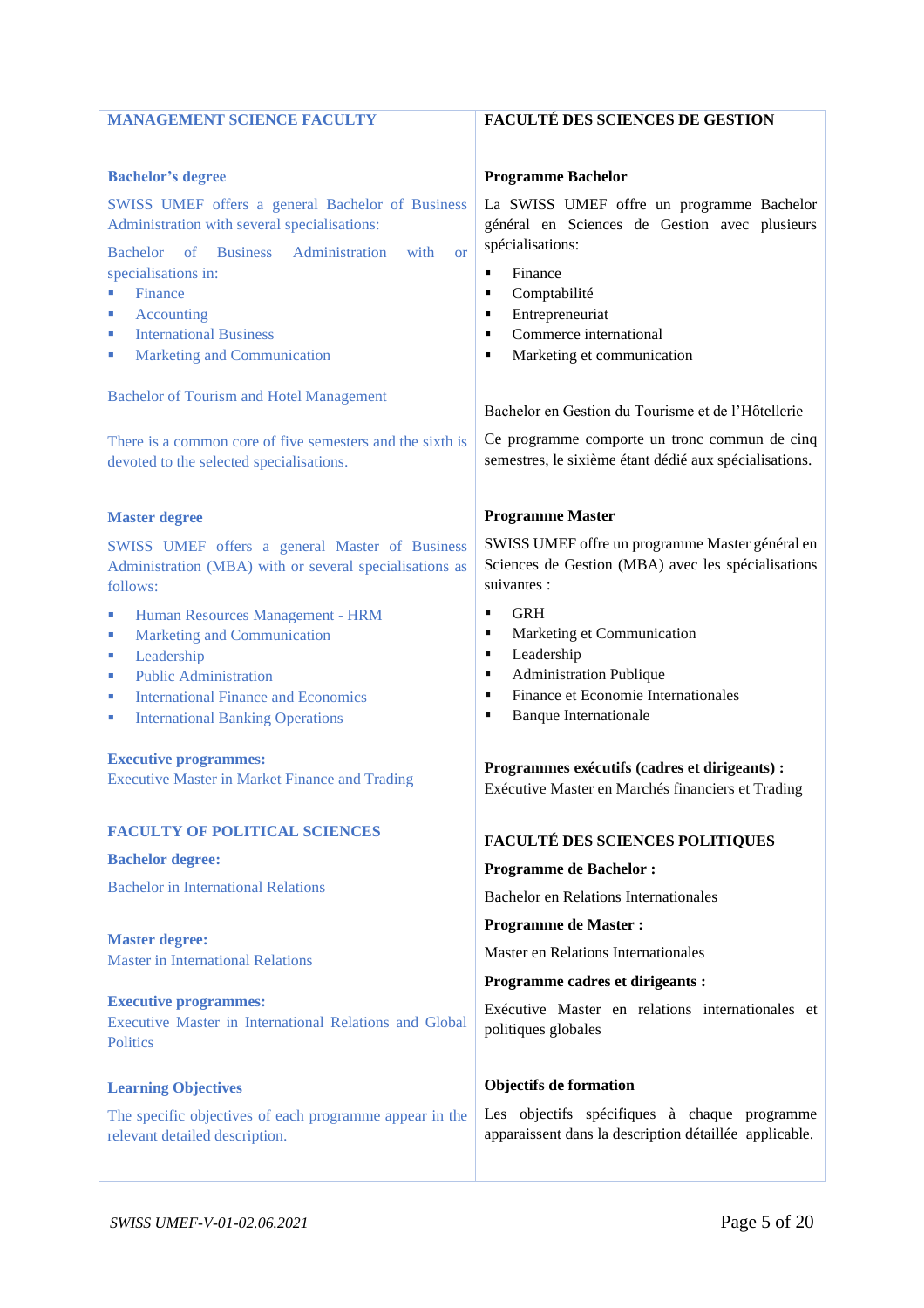#### <span id="page-5-0"></span>**General Characteristics**

The programme is divided into modules. The ECTS credits of each module are divided into lecture hours, exercises, and practical sessions in face-to-face (onsite contact hours), examination time, personal preparation and working hours (about 1/3 class work, 2/3 personal student work). In some cases, the sessions may be on-line. These periods may be adjusted, depending on the subjects taught, but the fundamental principle is that each 30-hour work period is worth one (1) ECTS credit.

### **STUDY REGULATIONS**

#### <span id="page-5-1"></span>**ARTICLE 1: DEGREES AND QUALIFICATIONS**

SWISS UMEF prepares students for:

• BACHELOR'S DEGREES

• MASTER'S DEGREES

• CERTIFICATES

These Regulations are applicable to all SWISS UMEF programmes.

#### **Caractéristiques générales**

La formation est répartie en modules. Les crédits ECTS de chaque module sont répartis en heures de cours, exercices et travaux pratiques en classe (heures de contact professeur-étudiant), heures d'examens, heures de préparation et travail personnel (environ 1/3 de travail en classe, 2/3 de travail personnel de l'étudiant). Dans certains cas, les sessions pourront se faire en ligne. La distribution de ces heures peut faire l'objet d'ajustement selon les branches enseignées, mais le principe de base est que chaque tranche de 30 heures de charge de travail rapporte un (1) crédit ECTS.

## **RÈGLEMENT DES ÉTUDES**

#### **ARTICLE 1 : DIPLOMES ET TITRES**

SWISS UMEF prépare les étudiants à l'obtention de:

- PROGRAMMES BACHELOR
- PROGRAMMES MASTERS
- CERTIFICATS

Le présent Règlement s'applique à tous les programmes proposés par la SWISS UMEF.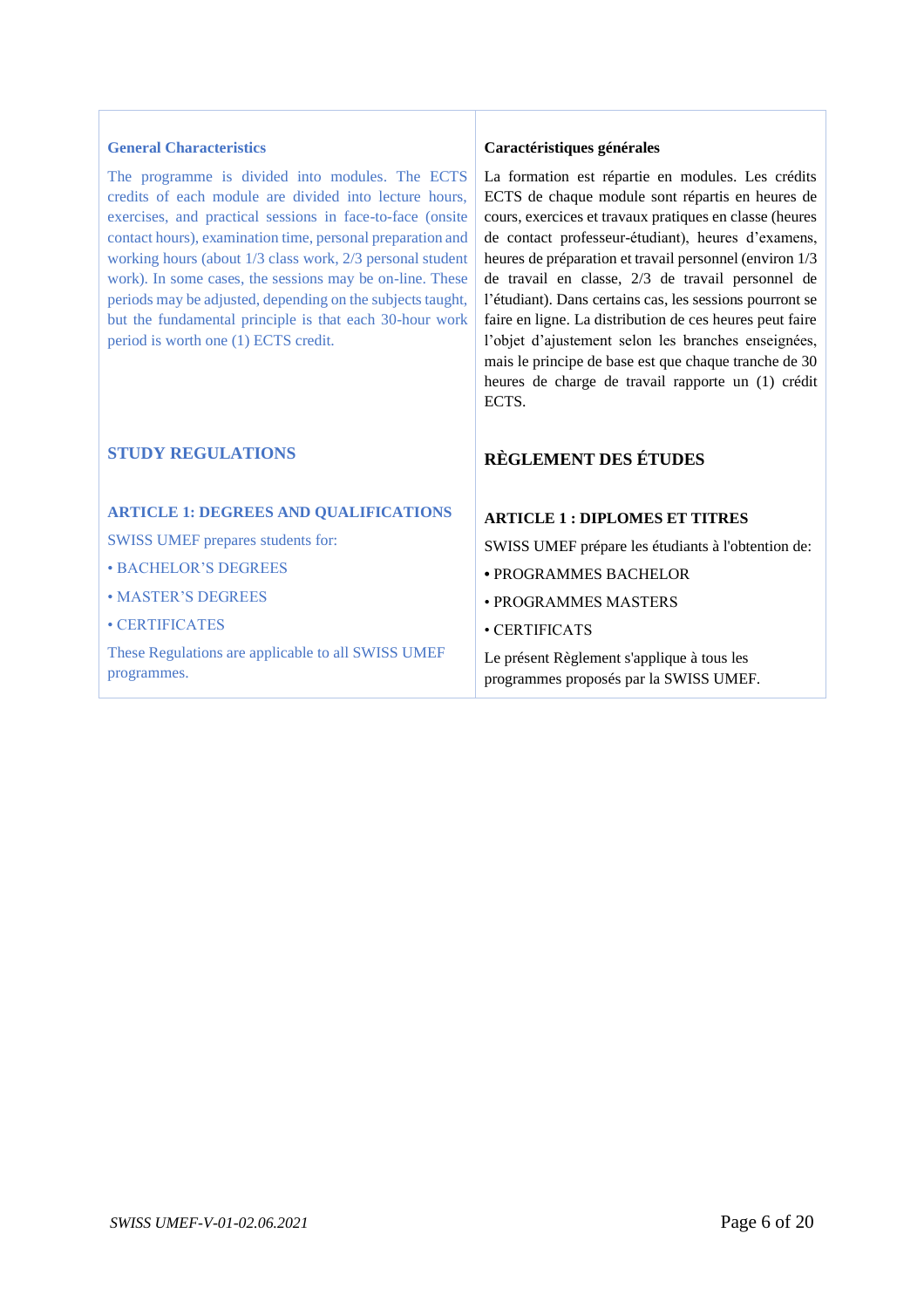<span id="page-6-1"></span><span id="page-6-0"></span>

| <b>ARTICLE 2: FIELD OF REFERENCE</b>                                                                                                                                                                                       | <b>ARTICLE 2: DOMAINE DE RÉFÉRENCES</b>                                                                                                                                                                               |
|----------------------------------------------------------------------------------------------------------------------------------------------------------------------------------------------------------------------------|-----------------------------------------------------------------------------------------------------------------------------------------------------------------------------------------------------------------------|
| SWISS UMEF awards the following degrees:                                                                                                                                                                                   | SWISS UMEF décerne les diplômes suivants :                                                                                                                                                                            |
| <b>MANAGEMENT SCIENCE FACULTY</b>                                                                                                                                                                                          | <b>FACULTÉ DES SCIENCES DE GESTION</b>                                                                                                                                                                                |
| Bachelor of Business Administration with several<br>specialisations as follows:                                                                                                                                            | Bachelor en Sciences de Gestion avec<br><b>les</b><br>spécialisations suivantes :                                                                                                                                     |
| Finance<br><b>Accounting</b><br>L.<br>Entrepreneurship<br>L.<br><b>International Business</b><br>L.<br>Marketing and communication<br>×<br><b>Tourism and Hotel Management</b>                                             | Finance<br>٠<br>Comptabilité<br>٠<br>Entrepreneuriat<br>٠<br><b>Commerce International</b><br>Marketing et communication<br>٠<br>Gestion du Tourisme et de l'Hôtellerie                                               |
| Master in Business Administration (MBA) with several<br>specialisations as follows:                                                                                                                                        | Master en Sciences de Gestion (MBA) avec les<br>spécialisations suivantes :                                                                                                                                           |
| <b>Human Resources Management</b><br><b>Marketing and Communication</b><br>u,<br>Leadership<br>u,<br><b>Public Administration</b><br>×<br><b>International Finance and Economics</b><br><b>International Banking</b><br>×, | <b>GRH</b><br>$\blacksquare$<br>Marketing et Communication<br>٠<br>Leadership<br>٠<br>Administration Publique<br>٠<br>Finance et Economie Internationales<br>٠<br><b>Banque Internationale</b><br>٠                   |
| <b>Executive Master in Market Finance and Trading</b>                                                                                                                                                                      | Exécutive Master en Marchés financiers et Trading                                                                                                                                                                     |
| <b>FACULTY OF POLITICAL SCIENCES</b>                                                                                                                                                                                       | <b>FACULTÉ DES SCIENCES POLITIQUES</b>                                                                                                                                                                                |
| <b>Bachelor</b> in International Relations<br><b>Master in International Relations</b><br>ш<br><b>Executive Master in International Relations and</b><br>L.<br><b>Global Politics</b>                                      | <b>Bachelor en Relations Internationales</b><br>٠<br>Master en Relations Internationales<br>٠<br>Exécutive Master en relations internationales et<br>٠<br>politiques Globale                                          |
| <b>ARTICLE 3: GOALS</b>                                                                                                                                                                                                    | <b>ARTICLE 3: OBJECTIFS</b>                                                                                                                                                                                           |
| The Bachelor's degree is the first stage of any core<br>curriculum, which aims at providing students with<br>background knowledge of their chosen specialisation.                                                          | Le Bachelor est le premier cursus de formation. Il a<br>pour objectif de permettre à l'étudiant d'acquérir des<br>connaissances fondamentales dans la discipline<br>choisie.                                          |
| The Master's degree allows for an in-depth knowledge in<br>a specialised field.                                                                                                                                            | Le Master permet d'acquérir des connaissances<br>approfondies dans un domaine spécialisé.                                                                                                                             |
| The Bachelor's degree awarded by SWISS UMEF gives<br>access to a Master's degree. The Master's degree gives<br>access to doctoral programmes, subject to specific<br>admission requirements.                               | L'obtention du Bachelor décerné par la SWISS<br>UMEF permet l'accès aux études de Master. Le<br>programme Master permet d'accéder aux programmes<br>doctoraux, sous réserve des conditions d'admission<br>spécifique. |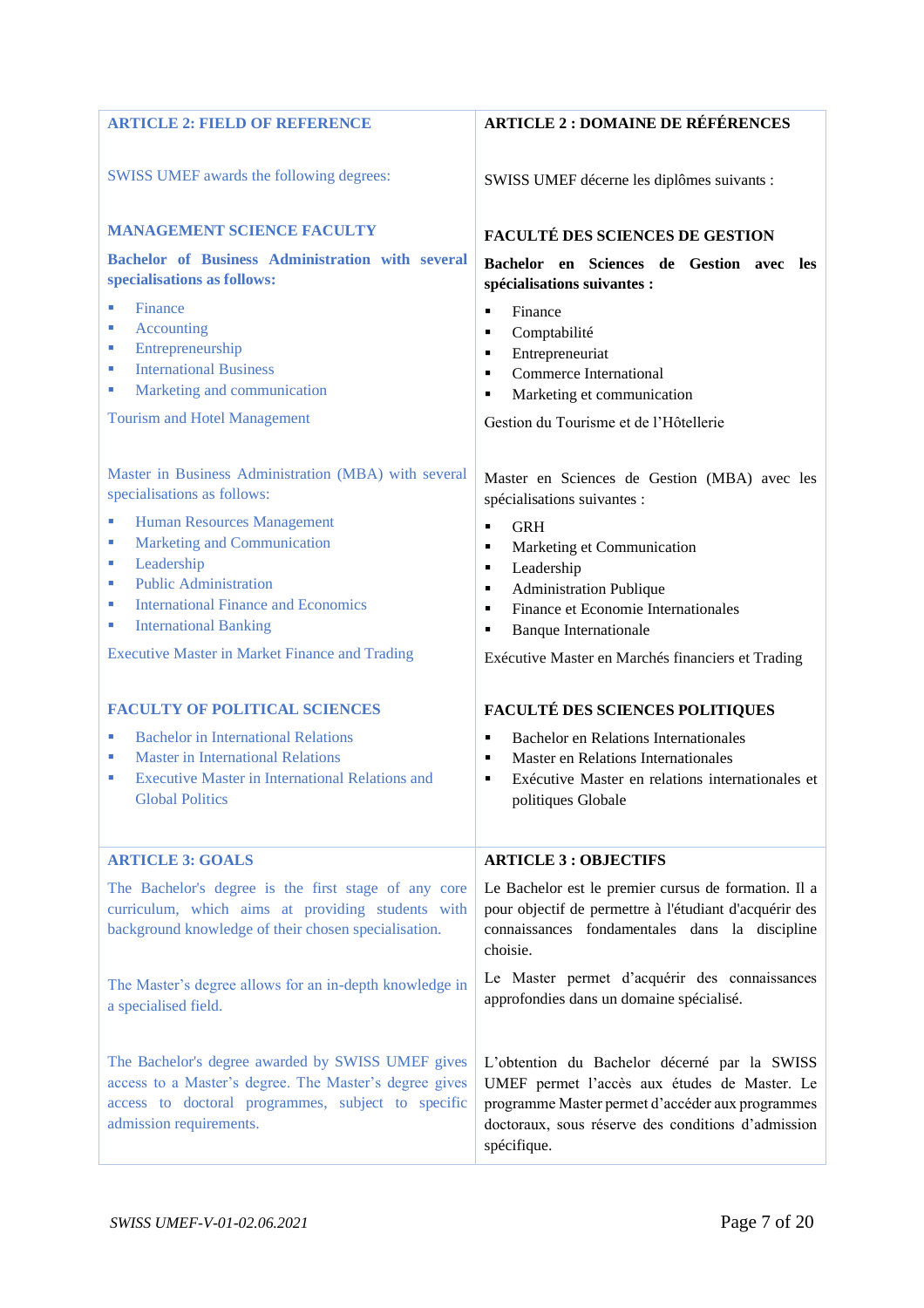<span id="page-7-2"></span><span id="page-7-1"></span><span id="page-7-0"></span>

| <b>ARTICLE 4: ADMISSION</b>                                                                                                                                                                                                                                                                                                                                                        | <b>ARTICLE 4: ADMISSION</b>                                                                                                                                                                                                                                                                                                                                                                             |
|------------------------------------------------------------------------------------------------------------------------------------------------------------------------------------------------------------------------------------------------------------------------------------------------------------------------------------------------------------------------------------|---------------------------------------------------------------------------------------------------------------------------------------------------------------------------------------------------------------------------------------------------------------------------------------------------------------------------------------------------------------------------------------------------------|
| Students must meet SWISS UMEF requirements to be                                                                                                                                                                                                                                                                                                                                   | En vue de leur admission, les étudiants doivent                                                                                                                                                                                                                                                                                                                                                         |
| admitted into specific programmes according to the                                                                                                                                                                                                                                                                                                                                 | remplir les conditions générales requises par la                                                                                                                                                                                                                                                                                                                                                        |
| admission regulations.                                                                                                                                                                                                                                                                                                                                                             | SWISS UMEF selon le règlement d'admission.                                                                                                                                                                                                                                                                                                                                                              |
| <b>ARTICLE 5: CHANGE OF TEACHING</b>                                                                                                                                                                                                                                                                                                                                               | <b>ARTICLE 5: CHANGEMENT DE LANGUE</b>                                                                                                                                                                                                                                                                                                                                                                  |
| <b>LANGUAGE</b>                                                                                                                                                                                                                                                                                                                                                                    | <b>D'ENSEIGNEMENT</b>                                                                                                                                                                                                                                                                                                                                                                                   |
| Students have the right, at the end of the first year, to<br>request a change of language. The Management has the<br>right to accept or refuse this request.                                                                                                                                                                                                                       | Les étudiants ont le droit, à la fin de la première année,<br>demander un changement de la langue<br>de<br>d'enseignement. La Direction peut accepter ou refuser<br>cette demande.                                                                                                                                                                                                                      |
| <b>ARTICLE 6: DIRECT SECOND YEAR</b>                                                                                                                                                                                                                                                                                                                                               | <b>ARTICLE 6: ADMISSION DIRECTE EN</b>                                                                                                                                                                                                                                                                                                                                                                  |
| <b>ADMISSION</b>                                                                                                                                                                                                                                                                                                                                                                   | <b>DEUXIÈME ANNÉE</b>                                                                                                                                                                                                                                                                                                                                                                                   |
| Students who have validated a sufficient number of credits<br>corresponding to the study plan of the programme<br>requested in SWISS UMEF may seek direct admission<br>into second year. The application shall be examined by the<br>Academic and Research Director who will decide on the<br>conformity and equivalence of the credits obtained in the<br>former student faculty. | Les étudiants ayant validé un nombre suffisant de<br>crédits correspondants au plan de leur programme<br>d'études peuvent solliciter leur admission directe en<br>deuxième année de la SWISS UMEF. La demande<br>sera examinée par le Directeur Académique et de la<br>Recherche qui statuera sur la correspondance et<br>l'équivalence des crédits obtenus dans la faculté<br>d'origine de l'étudiant. |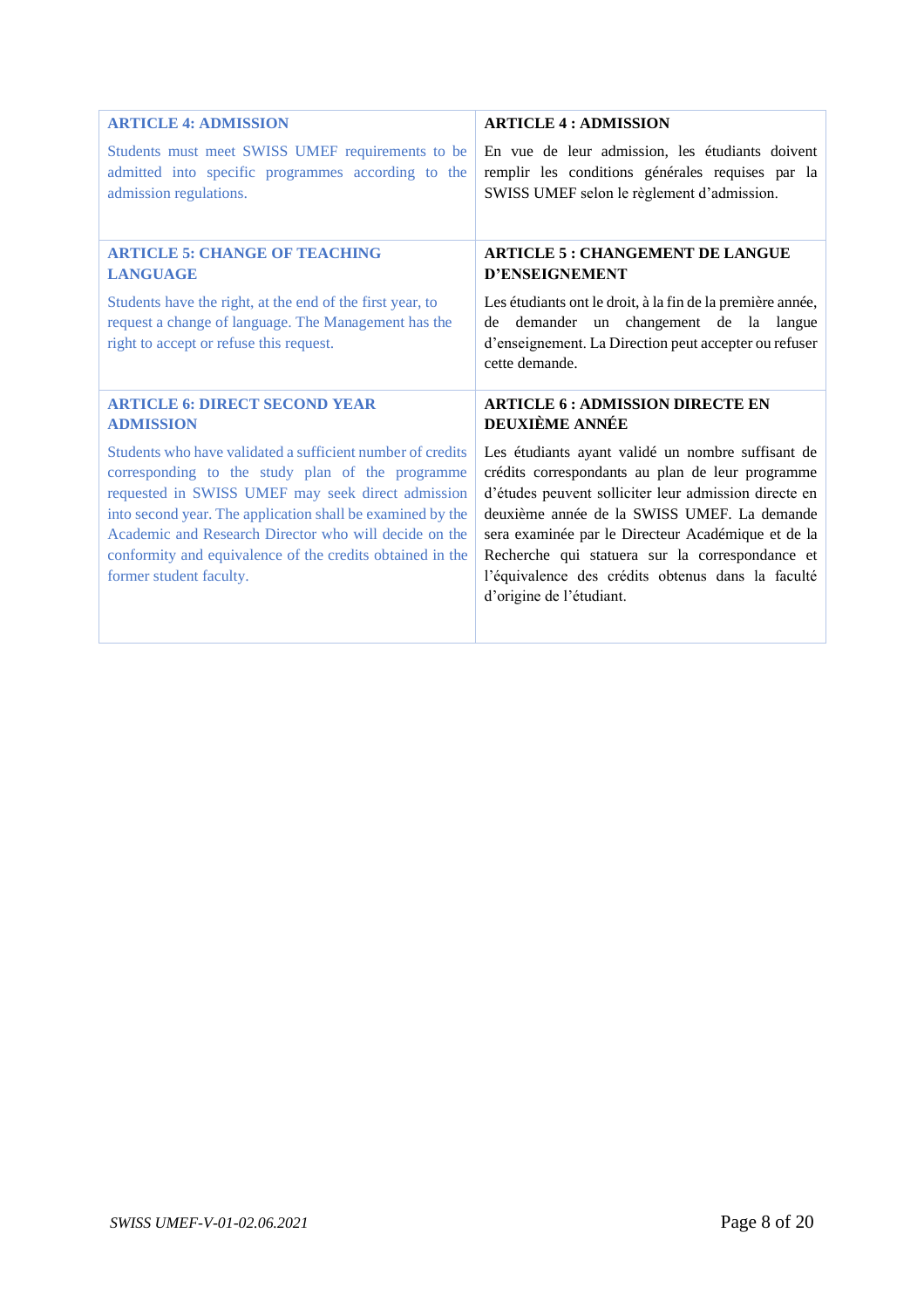#### <span id="page-8-0"></span>**ARTICLE 7: EQUIVALENCES AND WAIVERS**

On written request to the Academic and Research Director, any student with successful prior university education in one department of SWISS UMEF of Management Sciences or any other Higher Institute of Learning in Switzerland or abroad may be granted part or all of the previously earned ECTS credits according to SWISS UMEF's study plan.

Thus, within the time limit mentioned in the official Faculty calendar, the student will have to submit a written application with supporting documents and official transcript notes.

On prior notice by the Department concerned, the Academic and Research Director rules on the request and, where applicable, sets the study period and additional credits for the award of the degree.

Subject to paragraph six of this Article, the student will earn the corresponding credits. The grades that a student obtained during previous training are not included in the SWISS UMEF transcript. The credits acquired shall not be relevant to the application of article 21, paragraph 1, of these Rules.

In any case, the award of a Bachelor's degree by equivalence or by double validation is subject to the student earning at least 90 ECTS credits specific to the study programme of the degree concerned. For the Masters' degree, 60 credits must be obtained in the specific programme.

#### **ARTICLE 7 : ÉQUIVALENCES ET DISPENSES**

Sur demande écrite adressée au Directeur Académique et de la Recherche, l'étudiant qui peut se prévaloir d'études universitaires antérieures réussies chez dans une faculté de la SWISS UMEF ou dans une autre Haute Ecole ou Université en Suisse ou à l'étranger, peut obtenir qu'une partie ou la totalité des crédits ECTS acquis soit validée selon le plan d'études du programme de la SWISS UMEF.

L'étudiant devra alors présenter dans les délais mentionnés dans le calendrier officiel, une demande écrite accompagnée de pièces justificatives et notamment de ses relevés de note officiels.

Sur préavis du Département concerné, le Directeur Académique et de la Recherche statue sur la demande et fixe, le cas échéant, le délai d'études et les crédits additionnels pour l'obtention du titre.

Sous réserve du sixième alinéa du présent article, l'étudiant acquiert les crédits correspondants. Les notes obtenues par un étudiant lors d'études antérieures ne seront pas reprises dans le relevé de notes de la SWISS UMEF. Les crédits acquis n'interviennent pas dans l'application de l'article 21, alinéa 1 du présent Règlement.

Dans tous les cas, l'obtention d'un titre de Bachelor par voie d'équivalence ou de double validation est assujettie à la réussite d'au moins 90 crédits ECTS spécifiques au programme d'études. Pour le Master, ce sont 60 crédits qui doivent être obtenues dans le programme spécifique.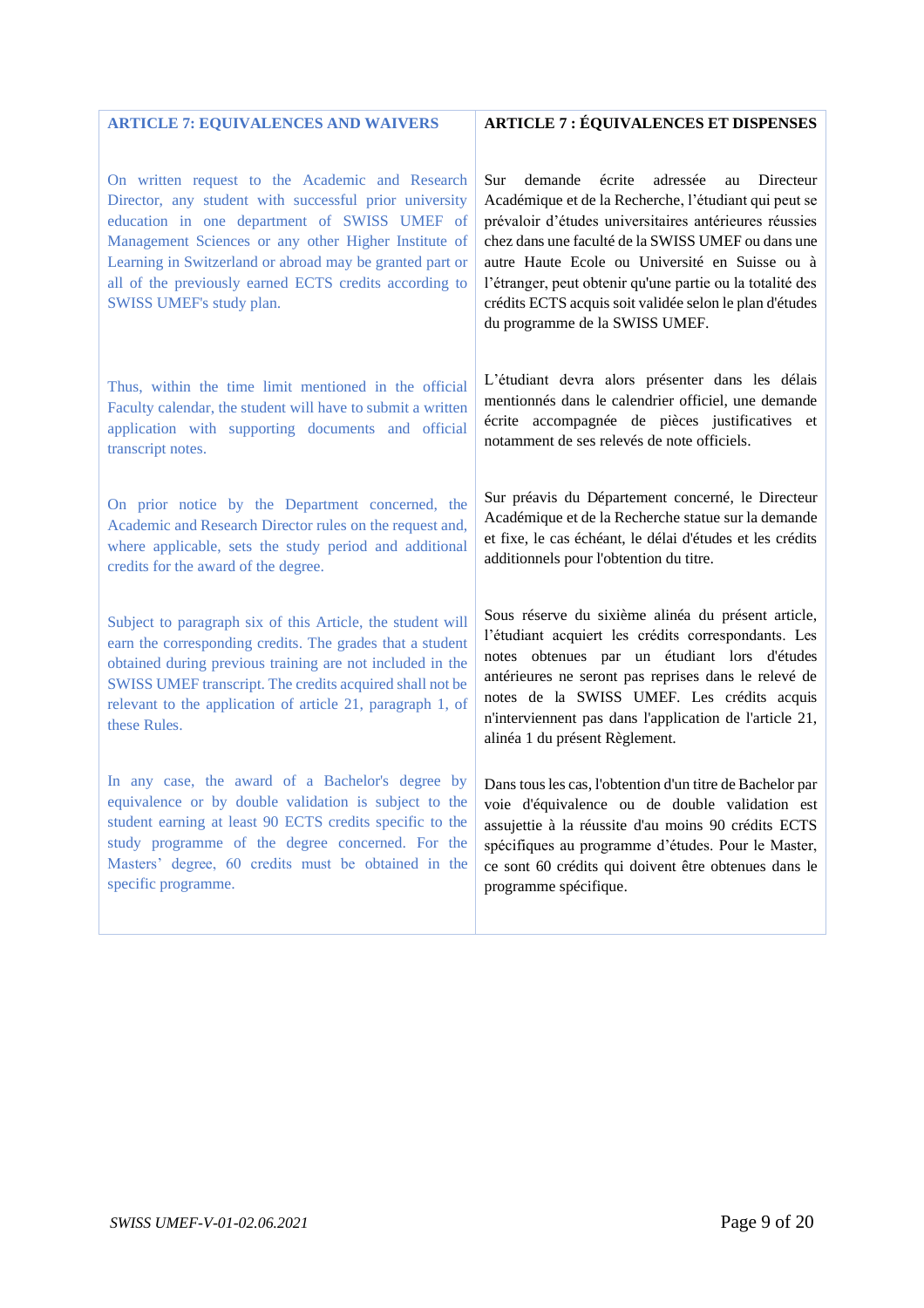<span id="page-9-1"></span><span id="page-9-0"></span>

| <b>ARTICLE 8: COURSES, STUDY PROGRAMME</b><br><b>AND STUDY PLAN</b>                                                                                                                                       | <b>ARTICLE 8: COURS, PROGRAMME</b><br>D'ÉTUDES ET PLAN D'ÉTUDES                                                                                                                                                                  |
|-----------------------------------------------------------------------------------------------------------------------------------------------------------------------------------------------------------|----------------------------------------------------------------------------------------------------------------------------------------------------------------------------------------------------------------------------------|
| Discipline-specific lectures, compulsory or elective,<br>constitute a course in the discipline.                                                                                                           | Les enseignements propres à une discipline,<br>obligatoires ou à option, constituent l'offre de cours de<br>la discipline.                                                                                                       |
| Each degree programme has a Curriculum which includes<br>compulsory courses, elective courses and where<br>applicable, an internship and research project.                                                | Chaque programme comporte un Plan d'études qui<br>comprend des enseignements obligatoires, des<br>enseignements à option, et le cas échéant, un stage et<br>un projet de recherche.                                              |
| Students must choose their area of specialisation no later<br>than three months after the start of lectures.                                                                                              | Les étudiants devront choisir leur branche de<br>spécialisation au plus tard trois mois après le début des<br>cours.                                                                                                             |
| Teaching pedagogical methods are lectures, seminars,<br>practical sessions, student work and where applicable,<br>internship or/and a research project.                                                   | Les moyens pédagogiques d'enseignement sont<br>notamment les cours, les séminaires, les travaux<br>pratiques, les travaux personnels des étudiants, le cas<br>échéant, un stage ou/et un projet de recherche.                    |
| Conditions for the award of credits from each course,<br>internship or/and research project, where applicable, are<br>listed in the study programmes duly approved by the<br>Academic and Research Board. | Les conditions d'attribution des crédits rattachés à<br>chaque enseignement, le cas échéant, au stage et/ou au<br>projet de recherche figurent dans les programmes<br>approuvés par le Conseil Académique et de la<br>Recherche. |
| <b>ARTICLE 9: MANAGEMENT OF PROGRAMMES</b>                                                                                                                                                                | <b>ARTICLE 9: DIRECTION DES</b><br><b>PROGRAMMES</b>                                                                                                                                                                             |
| All study programmes are placed under the responsibility<br>of Academic and Research Board.                                                                                                               | les programmes sont placés<br><b>Tous</b><br>la<br>sous<br>responsabilité du Conseil Académique et de la<br>Recherche.                                                                                                           |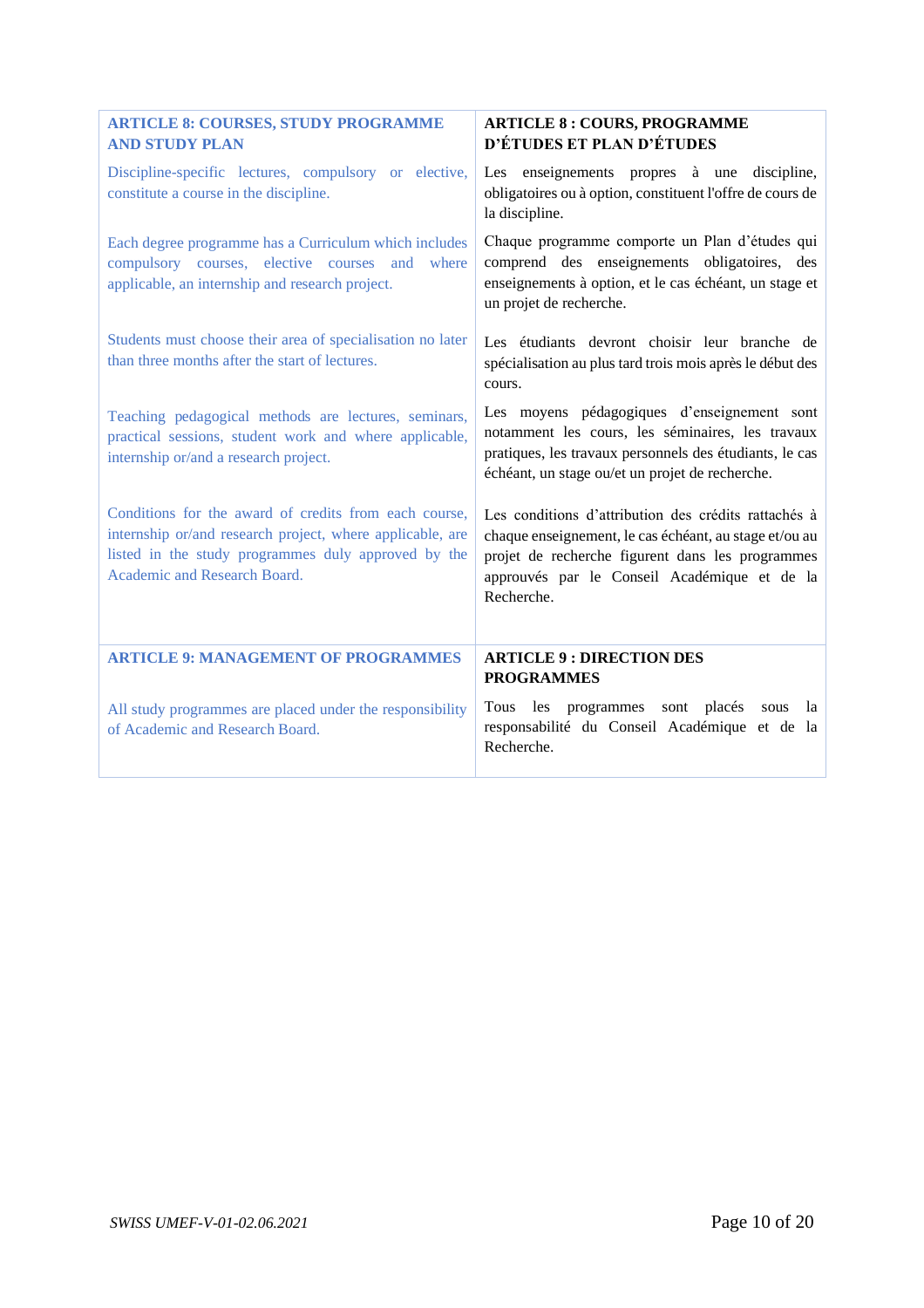<span id="page-10-0"></span>

| <b>ARTICLE 10: STUDY AND ECTS CREDIT</b>                                                                                                                                                                                                                                         | <b>ARTICLE 10 : ETUDES ET ORGANISATION</b>                                                                                                                                                                                                                                                         |
|----------------------------------------------------------------------------------------------------------------------------------------------------------------------------------------------------------------------------------------------------------------------------------|----------------------------------------------------------------------------------------------------------------------------------------------------------------------------------------------------------------------------------------------------------------------------------------------------|
| <b>ORGANISATION</b>                                                                                                                                                                                                                                                              | <b>DES CRÉDITS ECTS</b>                                                                                                                                                                                                                                                                            |
| In conformity with the Bologna Process, teaching is                                                                                                                                                                                                                              | En conformité avec le Processus de Bologne, les                                                                                                                                                                                                                                                    |
| delivered as modules.                                                                                                                                                                                                                                                            | études sont structurées en modules.                                                                                                                                                                                                                                                                |
| Each full-time academic year corresponds to 60 ECTS<br>credits and one full time semester corresponds to 30<br>credits. The total number of ECTS credits for a given<br>degree programme thus determines the average regulatory<br>duration of the study plan of that programme. | Chaque année d'études à plein temps correspond à 60<br>crédits ECTS et un semestre d'études à plein temps<br>correspond à 30 crédits. Le nombre total de crédits<br>ECTS attribué à une formation donnée détermine ainsi<br>la durée réglementaire moyenne du plan d'études de<br>cette formation. |
| The regulations and study plan of each programme set<br>their ECTS credits and the conditions for them to be<br>earned and distributed between the various teaching units<br>(lectures, seminars, practical sessions, internships, etc.)                                         | Le règlement et le plan d'études de chaque<br>programme fixent les crédits ECTS ainsi que leurs<br>conditions d'obtention et leur répartition entre les<br>différentes unités d'enseignement (cours, séminaires,<br>travaux pratiques, stages, etc.).                                              |
| Pursuant to Article 11 of these Regulations for the                                                                                                                                                                                                                              | Conformément à l'article 11 du présent règlement,                                                                                                                                                                                                                                                  |
| Bachelor, the student must earn a total of 180 credits and                                                                                                                                                                                                                       | l'étudiant doit acquérir un total de 180 crédits pour le                                                                                                                                                                                                                                           |
| for the Master's degree, 120 credits from lectures, and                                                                                                                                                                                                                          | Bachelor et 120 crédits pour le Master, en cours et, le                                                                                                                                                                                                                                            |
| where applicable, must pass internship or/and research                                                                                                                                                                                                                           | cas échéant, par la réussite de stage ou/et du projet de                                                                                                                                                                                                                                           |
| project, or equivalences.                                                                                                                                                                                                                                                        | recherche, ou équivalences.                                                                                                                                                                                                                                                                        |
| Following the written request of a student, to the<br>Academic and Research Director may extend the study<br>period, if clear justifications are submitted and accepted.                                                                                                         | Sur demande écrite d'un étudiant, le Directeur<br>Académique et de la Recherche peut prolonger la<br>période des études, si de justes motifs sont présentés<br>et acceptés.                                                                                                                        |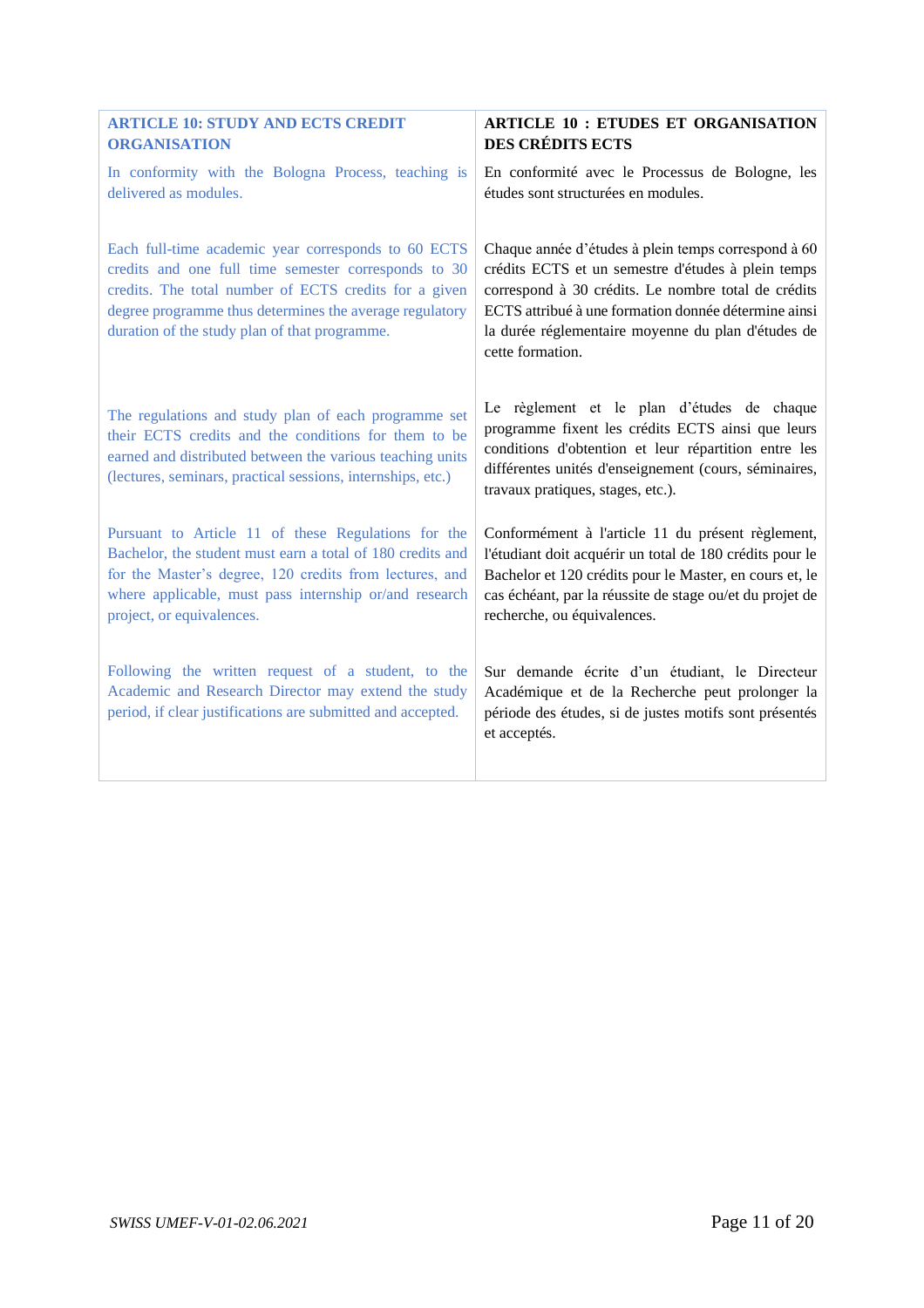<span id="page-11-2"></span><span id="page-11-1"></span><span id="page-11-0"></span>

| <b>ARTICLE 11: STUDY PERIOD</b>                              | <b>ARTICLE 11 : DURÉE DES ÉTUDES</b>                     |
|--------------------------------------------------------------|----------------------------------------------------------|
| The total study period for a bachelor's degree is six        | La durée totale des études pour un Bachelor est de six   |
| semesters minimum and ten semesters maximum, subject         | semestres au minimum et de dix semestres au              |
| to special dispensation granted by the Academic and          | maximum, sous réserve de dérogations accordées par       |
| <b>Research Director.</b>                                    | le Directeur Académique et de la Recherche.              |
| Requests for an extension of the study period must be        | Toute demande de dérogation doit être faite par          |
| made no later than the end of the semester prior to the      | l'étudiant au plus tard à la fin du semestre précédant   |
| semester for which a leave is requested, except in cases of  | le semestre pour lequel un congé est demandé, sauf en    |
| force majeure.                                               | cas de force majeure.                                    |
| The total study period for a Master's degree is four         | La durée totale des études pour un Master est de quatre  |
| semesters minimum and six semesters maximum, subject         | semestres au minimum et de six semestres au              |
| to special dispensation granted by the Academic and          | maximum, sous réserve de dérogations accordées par       |
| <b>Research Director.</b>                                    | le Directeur Académique et de la Recherche.              |
| Reminder that to be awarded the Bachelor's degree, the       | Rappelons que pour obtenir le Bachelor, l'étudiant       |
| student must earn a total of 180 ECTS credits and for a      | doit acquérir un total de 180 crédits ECTS et pour un    |
| Master's degree 120 ECTS credits.                            | Master 120 ECTS crédits.                                 |
| <b>ARTICLE 12: SEMESTER SUSPENSION</b>                       | <b>ARTICLE 12: CONGÉ D'UN SEMESTRE</b>                   |
| The Academic and Research Director may, on written and       | Sur demande écrite et motivée de l'étudiant, le          |
| reasoned request of the student, grant a suspension of one   | Directeur Académique et de la Recherche peut             |
| semester, with the possibility of renewal. Saving all        | accorder un congé pour une période d'un semestre,        |
| exceptions, the total suspension period may not exceed       | éventuellement renouvelable. Sauf exception, la durée    |
| two semesters.                                               | totale du congé ne peut excéder deux semestres.          |
| During the suspension period, the student may not attend     | Pendant l'interruption accordée, l'étudiant ne peut ni   |
| courses or practical sessions; neither can he/she sit for    | assister aux cours ou travaux pratiques, ni se présenter |
| assessments.                                                 | aux évaluations.                                         |
| <b>ARTICLE 13: COURSE AND WORKSHOP</b>                       | <b>ARTICLE 13 : PRÉSENCE AUX COURS ET</b>                |
| <b>ATTENDANCE</b>                                            | <b>ATELIERS</b>                                          |
| Only those students who have attended at least 50% of the    | Ne sont autorisés à passer l'examen final que les        |
| prescribed lecture hours are authorised to sit for the final | étudiants qui ont assisté à moins de 50% des heures de   |
| examination.                                                 | cours initialement prévues.                              |
| Also, the student who has not totalled more than 80%         | En outre, l'étudiant qui n'aura pas totalisé plus de 80% |
| attendance will not enjoy the 10% participation grade on     | de présence n'aura pas droit à la note de participation  |
| the final grade stipulated under Article 19 of these         | de 10% de la note finale prévue par l'article 19 de ce   |
| regulations.                                                 | présent règlement.                                       |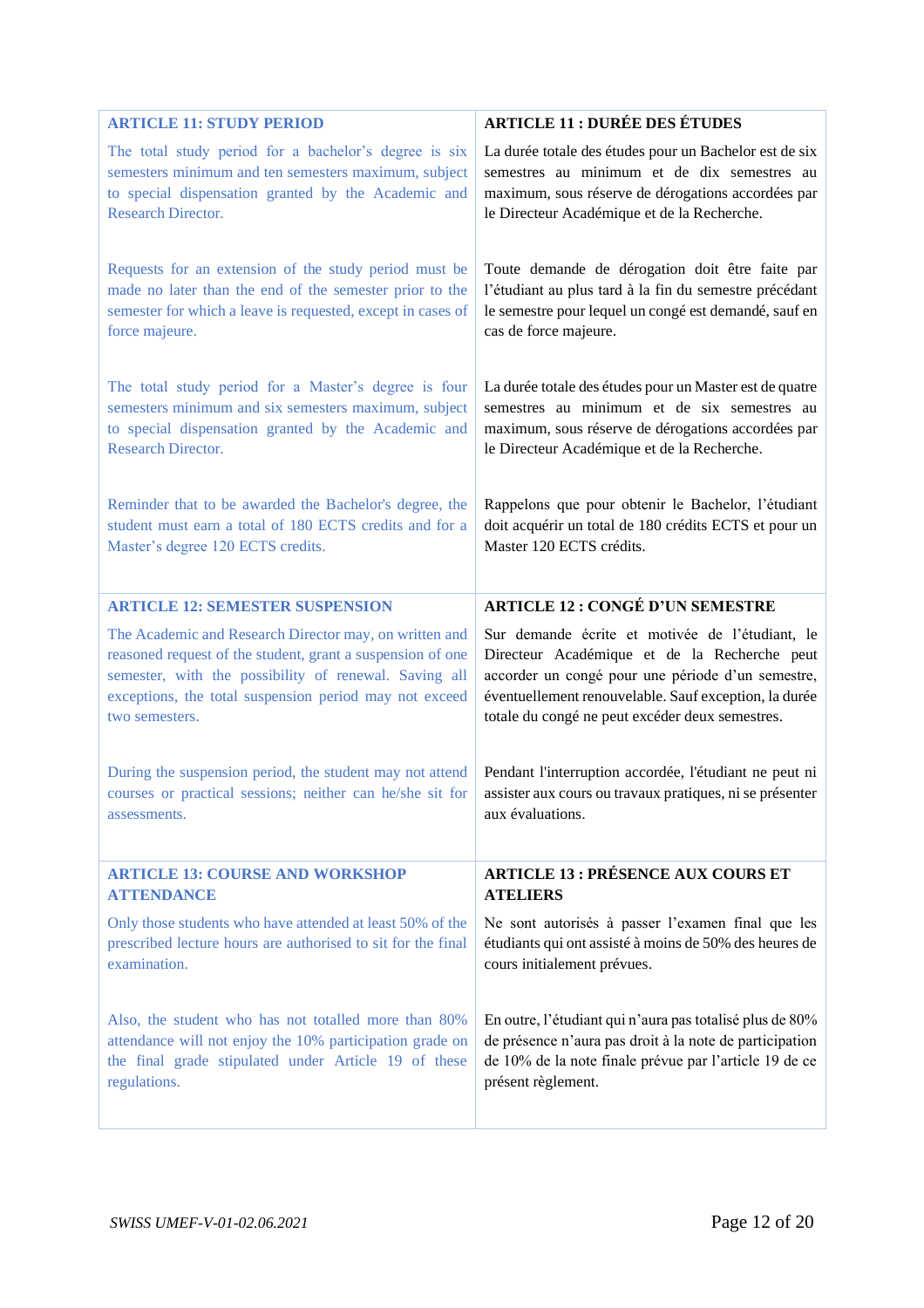<span id="page-12-1"></span><span id="page-12-0"></span>

| <b>ARTICLE 14: KNOWLEDGE ASSESSMENT</b>                                                                                                                                                                                                                                                                                                                       | <b>ARTICLE 14 : CONTRÔLE DES</b><br><b>CONNAISSANCES</b>                                                                                                                                                                                                                                                                                                                        |
|---------------------------------------------------------------------------------------------------------------------------------------------------------------------------------------------------------------------------------------------------------------------------------------------------------------------------------------------------------------|---------------------------------------------------------------------------------------------------------------------------------------------------------------------------------------------------------------------------------------------------------------------------------------------------------------------------------------------------------------------------------|
| Each course (internships and research projects included) is<br>subject to an assessment in the form of an oral or written<br>exam, continuous assessment, written work or oral<br>presentation.                                                                                                                                                               | Chaque enseignement (stages et projets de recherche<br>inclus) fait l'objet d'une évaluation sous forme<br>d'examen oral ou écrit, de contrôle continu, de travail<br>écrit ou de présentation orale.                                                                                                                                                                           |
| Where the type of assessment is not specified in the Study<br>Programme or in the description of lectures, the lecturer<br>shall decide and inform the students in writing at the start<br>of lectures.                                                                                                                                                       | Lorsque la forme de l'évaluation n'est pas précisée<br>dans le Programme d'Études ou dans le descriptif des<br>enseignements, celle-ci est au choix de l'enseignant<br>qui est tenu d'en informer les étudiants par écrit au<br>début de l'enseignement.                                                                                                                        |
| The lecturer will also specify the syllabus, teaching<br>materials and authorised documentation. By default, the<br>examination will correspond to the content lectured until<br>the evaluation date.                                                                                                                                                         | L'enseignant précise également le programme détaillé<br>du cours (syllabus), le matériel pédagogique et la<br>documentation autorisée. Par défaut, le champ de<br>l'examen correspond à la matière enseignée jusqu'à la<br>date de l'épreuve.                                                                                                                                   |
| <b>ARTICLE 15: EXAMINATIONS</b>                                                                                                                                                                                                                                                                                                                               | <b>ARTICLE 15: EXAMENS</b>                                                                                                                                                                                                                                                                                                                                                      |
| Two examinations per semester are organised for each<br>course lectured: one intermediary and one final exam. The<br>lecturer has the possibility of replacing a formal<br>intermediary examination with, for example, a case study<br>with a presentation of the work done, or any other form of<br>practical exercise that may be subject to an assessment. | Pour chaque matière enseignée, deux examens sont<br>organisés par semestre : un examen intermédiaire et<br>un examen final. Le professeur a la possibilité de<br>remplacer un examen intermédiaire formel, par<br>exemple, par une étude de cas avec examen oral du<br>travail ainsi produit, ou toute autre forme de travail<br>pratique pouvant faire l'objet d'une notation. |
| Examination dates and periods are set by the Academic                                                                                                                                                                                                                                                                                                         | La date et la durée des examens sont fixées par le                                                                                                                                                                                                                                                                                                                              |
| and Research Director, in agreement with the lecturers of<br>the subjects concerned.                                                                                                                                                                                                                                                                          | Directeur Académique et de la Recherche en accord<br>avec les enseignants des matières concernées.                                                                                                                                                                                                                                                                              |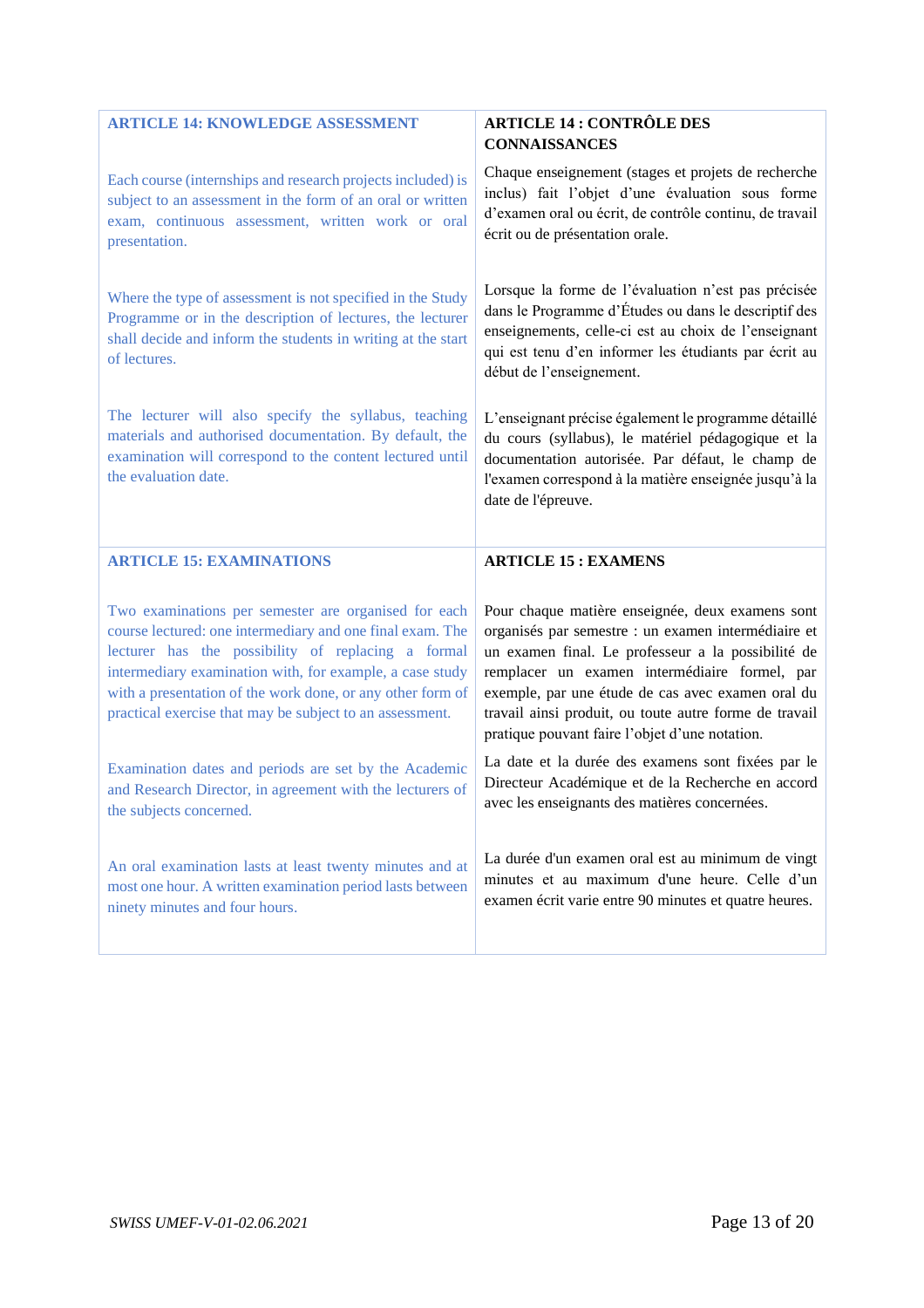#### <span id="page-13-0"></span>**ARTICLE 16: EXAMINATION ORGANISATION MODALITIES**

PROCEDURE: The system of evaluation applicable for each given module reflects the principles of the policy regarding evaluation. The mode of evaluation is itself determined by the main module of a program and adapted to the specifications of each module.

SUPERVISION: Examinations are supervised by lecturers of the subject or by a staff member appointed by the Academic and Research Director.

AUTHORISED MATERIALS: Each lecturer may authorise students to have and consult documents during an examination. Where applicable, the lecturer must submit the list of authorised documents to the Academic and Research Director at least one hour before the start of the examination.

EXAMINATION PROCEEDINGS: Direct or telephone communication between students is prohibited during the examination. Exits are prohibited during the examination: the invigilator may exceptionally allow one student at a time to exit the room, on the condition that he/she is escorted by a SWISS UMEF staff.

LATE STUDENTS: Any student who arrives late for the examination will only be authorised to sit for the exam if, upon arrival, the examination sheets have not yet been distributed.

EXAM CANCELLATION: If one of these rules is violated, the student will be given the disqualifying mark of 1 out of 6, and must sit for the examination again at the end of the period following the course, and must repay examination fees.

PASS GRADE: An examination is considered as passed if the grade is equal to or higher than 4.0.

#### **ARTICLE 16 : MODALITÉS D'ORGANISATION DES EXAMENS**

PROCEDURE : Le système d'évaluation applicable pour chaque module reflète les principes de la politique concernant l'évaluation. Le mode d'évaluation est lui-même déterminé par le module principal du programme et adapté aux spécifications de chaque module.

SURVEILLANCE : La surveillance des examens est assurée par les professeurs qui ont enseigné la matière ou par un membre de la SWISS UMEF désigné par le Directeur Académique et de la Recherche.

MATÉRIEL AUTORISÉ : Chaque professeur peut autoriser les étudiants à détenir des documents et à les consulter lors d'un examen. Dans ce cas, le professeur est tenu de remettre au Directeur Académique et de la recherche la liste des documents autorisés, au moins une heure avant le début de l'examen.

DÉROULEMENT : Aucune communication directe ou téléphonique entre les étudiants n'est autorisée pendant l'examen. Aucune sortie n'est autorisée pendant l'examen : le surveillant de l'examen peut exceptionnellement autoriser la sortie d'un seul étudiant à la fois à condition qu'il soit accompagné par une personne faisant partie du personnel de la SWISS UMEF.

RETARD : Tout étudiant qui arrive en retard à l'examen ne sera autorisé à faire cet examen sauf si, à son arrivée dans la salle d'examen, les épreuves n'ont pas encore été distribuées.

EXAMEN ANNULÉ : Si une de ces règles est violée, l'étudiant obtient la note éliminatoire de 1 sur 6 et doit passer de nouveau l'examen à la fin de la période suivante du cours, et doit repayer les frais d'examen.

EXAMENS RÉUSSIS : Tout examen dont la note est égale ou supérieure à 4.0 est acquis.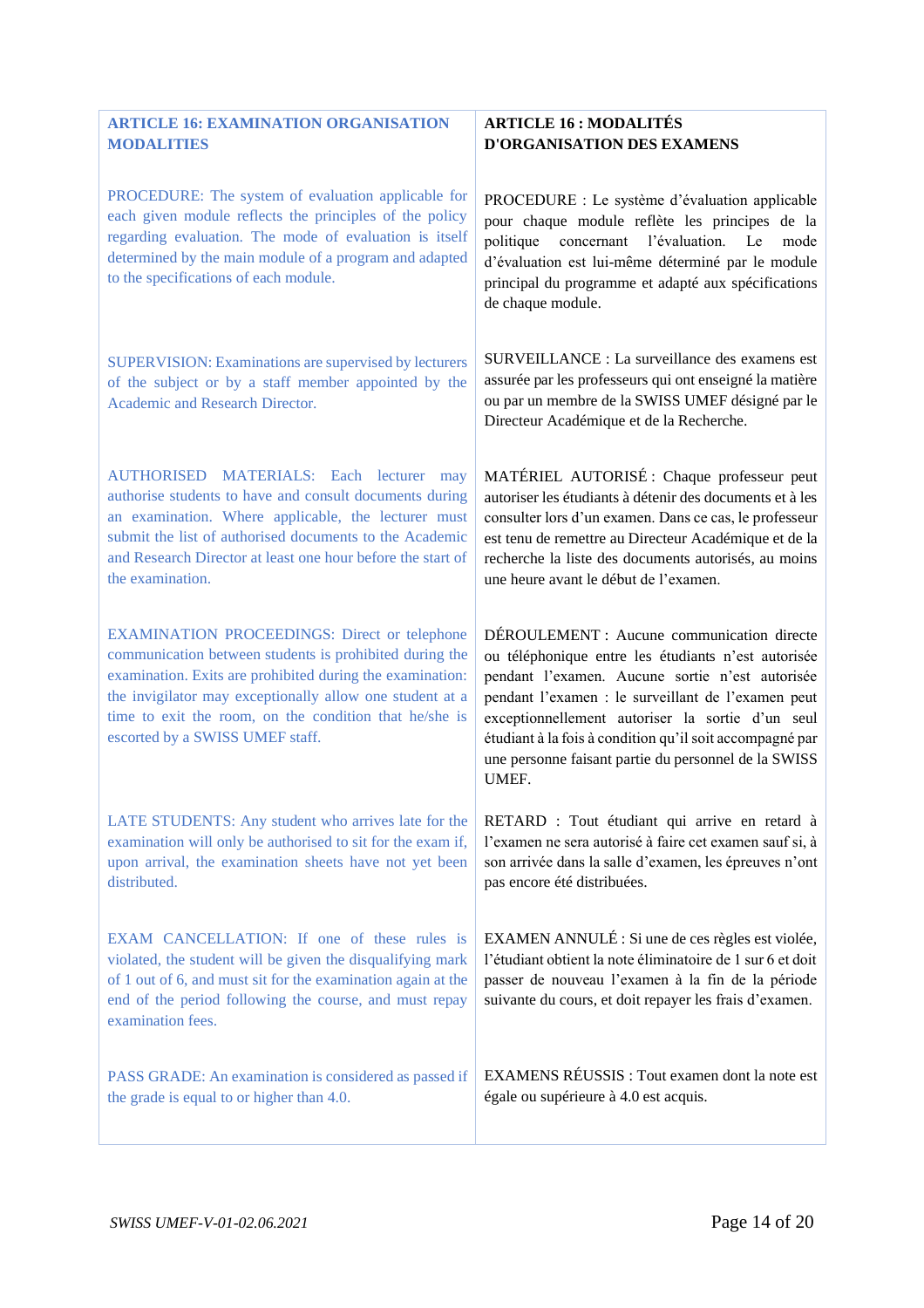<span id="page-14-0"></span>

| <b>ARTICLE 17: GRADING AND AWARD OF</b><br><b>CREDITS</b>                                                                                                                                            | <b>ARTICLE 17: SYSTÈME DE NOTATION ET</b><br><b>ATTRIBUTION DES CRÉDITS</b>                                                                                                                                                                |
|------------------------------------------------------------------------------------------------------------------------------------------------------------------------------------------------------|--------------------------------------------------------------------------------------------------------------------------------------------------------------------------------------------------------------------------------------------|
| The final grades per subject include the final exam grade,<br>student participation during lectures and the student's<br>answers to the lecturer (research papers, exercises, essays,<br>or others). | Les notes finales par matière comprennent celle de<br>l'examen final et tiennent compte de la participation<br>de l'étudiant aux cours et de ses réponses aux<br>questions du professeur (recherches, exercices,<br>rédactions ou autres). |
| The ratio of these components on the final grade is as                                                                                                                                               | La note finale est ainsi composée :                                                                                                                                                                                                        |
| follows:                                                                                                                                                                                             | 10 % pour la participation (présence, exercices,                                                                                                                                                                                           |
| 10% for participation (Attendance, exercises, practical                                                                                                                                              | travaux pratiques, etc),                                                                                                                                                                                                                   |
| works, etc.),                                                                                                                                                                                        | 40 % pour l'examen intermédiaire,                                                                                                                                                                                                          |
| 40% for the semester examination,                                                                                                                                                                    | 50 % pour l'examen final.                                                                                                                                                                                                                  |
| 50% for the final examination.                                                                                                                                                                       |                                                                                                                                                                                                                                            |

### **Grades are delivered according to the following scale:**

| <b>ECTS</b> Grade | Definition/Définition      | <b>SWISS UMEF Grading System/Notes</b> |
|-------------------|----------------------------|----------------------------------------|
| A                 | <b>EXCELLENT/EXCELLENT</b> | 6.0, 5.75, 5.5, 5.25                   |
| B                 | <b>VERY GOOD/TRES BIEN</b> | 5.0, 4.75                              |
| $\mathcal{C}$     | <b>GOOD/BIEN</b>           | 4.5                                    |
| D                 | SATISFACTORY/ASSEZ BIEN    | 4.25                                   |
| Е                 | SUFFICIENT/PASSABLE        | 4.0                                    |
| F                 | INSUFFICIENT/INSUFFISANT   | <4.0                                   |

**Les notes sont délivrées selon l'échelle suivante :** 

| At the end of each examination, Academic and Research<br>Director pronounces the success or failure of each student.<br>If all grades are equal to or more than 4.0, the student is<br>automatically promoted to the next semester. | À la fin de chaque examen, le Directeur Académique<br>et de la Recherche se prononce sur la réussite ou<br>l'échec de chaque étudiant. Si toutes les notes sont<br>égales ou supérieures à 4.0, la matière est réputée<br>réussie et l'étudiant est automatiquement promu au |
|-------------------------------------------------------------------------------------------------------------------------------------------------------------------------------------------------------------------------------------|------------------------------------------------------------------------------------------------------------------------------------------------------------------------------------------------------------------------------------------------------------------------------|
| The lecturer who gave the course may revise a grade only<br>if it is comprised between 3.5 and 4.0.                                                                                                                                 | semestre suivant.<br>Le professeur qui a donné le cours peut réviser une<br>note à condition qu'elle soit comprise entre 3.5 et 4.0.                                                                                                                                         |
| If a student resits an assessment, the new grade will<br>replace the previous one.                                                                                                                                                  | Si un étudiant se représente à un examen, la nouvelle<br>note remplace la précédente.                                                                                                                                                                                        |
| If credits were earned during the previous assessment,<br>they will not be carried forward during the resit<br>examination. Credits are earned on the basis of the new<br>grade obtained.                                           | Au cas où des crédits auraient été obtenus lors de<br>l'évaluation précédente, ils ne seront pas reportés lors<br>de la nouvelle tentative. L'octroi des crédits se fait en<br>fonction de la nouvelle note obtenue.                                                         |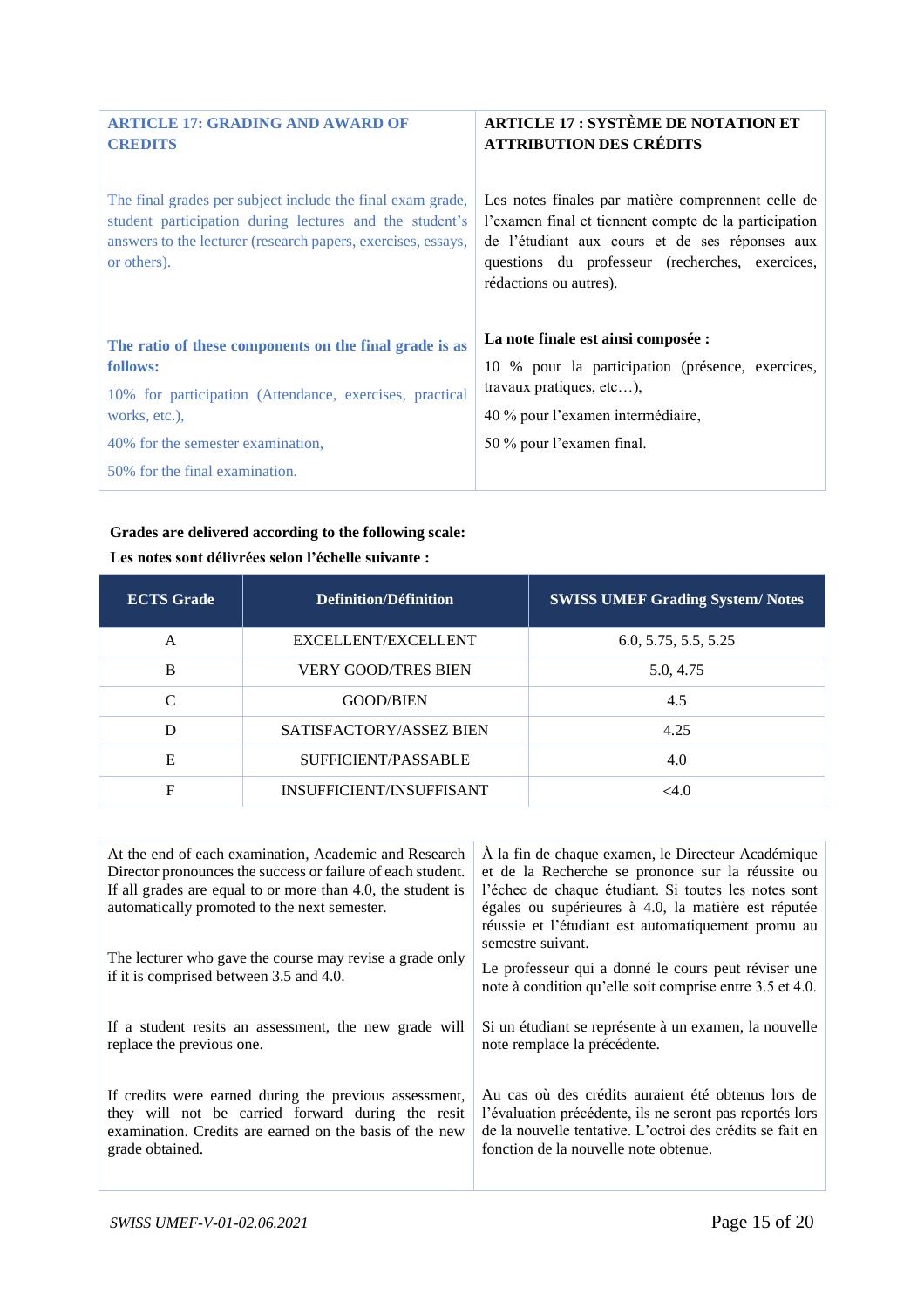| After deliberations and proclamation of results, the<br>SWISS UMEF secretariat will issue to each student a<br>transcript mentioning the number of credits earned. | Après délibérations et proclamation des résultats, un<br>relevé de notes portant mention du nombre total de<br>crédits obtenus est délivré à chaque étudiant par le<br>secrétariat de la SWISS UMEF. |
|--------------------------------------------------------------------------------------------------------------------------------------------------------------------|------------------------------------------------------------------------------------------------------------------------------------------------------------------------------------------------------|
| Upon receipt of the grades, students may claim against                                                                                                             | Dès la parution des résultats les étudiants peuvent                                                                                                                                                  |
| their grades in writing to the relevant member of faculty                                                                                                          | contester leurs notes par écrit dans les trente jours                                                                                                                                                |
| in a period not longer than thirty days. If the explanations                                                                                                       | auprès du professeur concerné. Si les explications                                                                                                                                                   |
| given by the professor are not accepted, the student may                                                                                                           | fournies par celui-ci ne sont pas acceptées, il peut faire                                                                                                                                           |
| fill an appeal with the SWISS UMEF Management which                                                                                                                | recours auprès de la Direction de SWISS UMEF qui                                                                                                                                                     |
| studies the case and issues a final decision that should be                                                                                                        | étudiera le cas et présentera une décision finale qui                                                                                                                                                |
| accepted by all parties.                                                                                                                                           | doit être acceptée par toutes les parties.                                                                                                                                                           |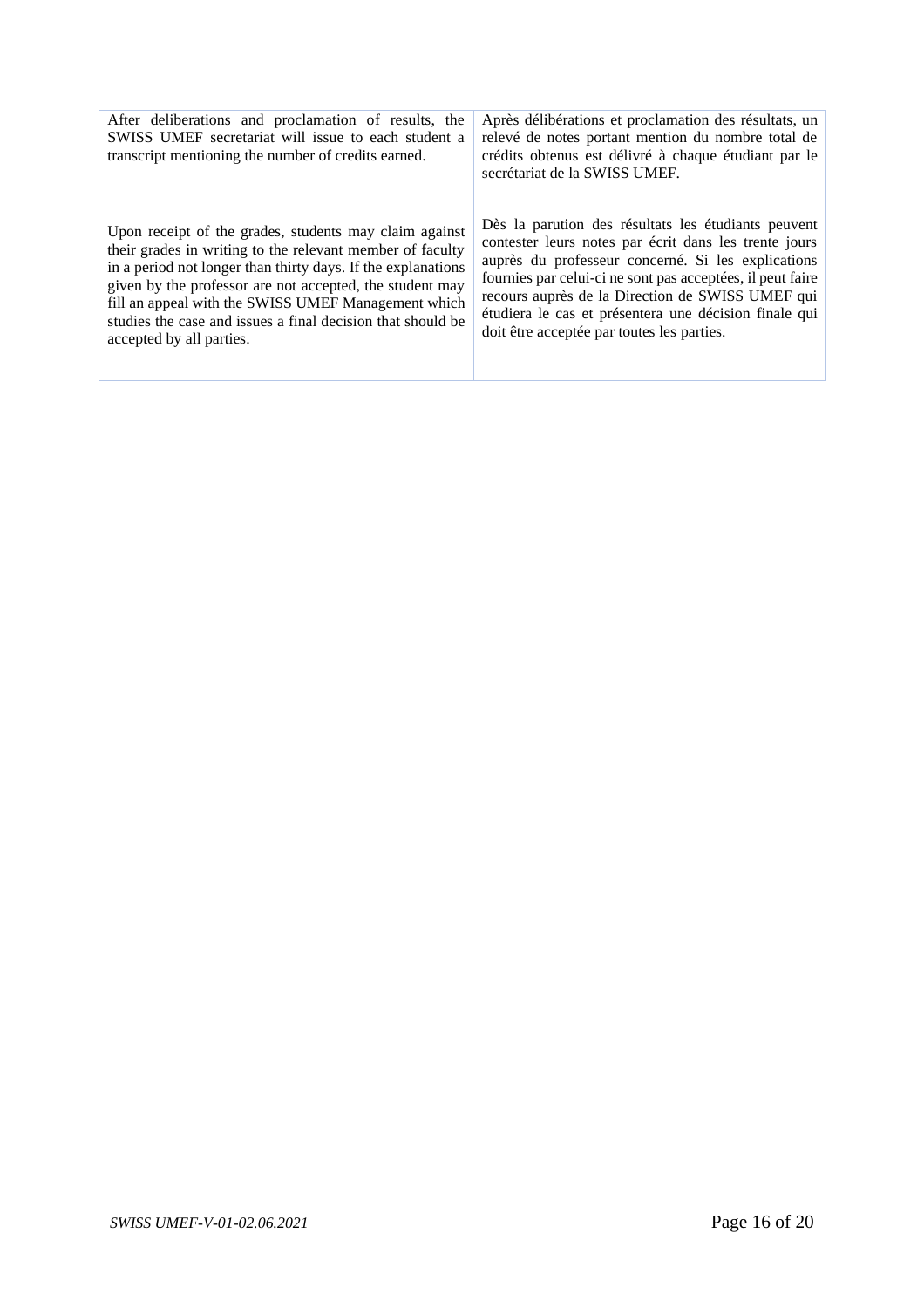#### <span id="page-16-0"></span>**ARTICLE 18: ABSENCE**

Any unjustified absence for an assessment will be recorded as such in the transcript and will correspond to zero in the examination concerned. The student will have to repeat the examination at the end of the following course period and pay examination fees.

Any student who does not sit for an examination and who can justify that it was for reasons beyond his/her control may draft a written request to the Academic and Research Director, along with supporting documents, within three days following the examination date. If the justification is accepted, the student will be allowed to sit individually for the examination which will have themes (exercises, essay or other) that are different from those in the previous examination.

The cost to organise the resit examination will be borne by the student.

The student who does not attend classes regularly, or who comes late to class or leaves the classes prior to its end, who lacks discipline and who does not obey to the SWISS UMEF regulations, will be warned verbally or in writing. However, if his behaviour does not change, the Management reserves the right to exclude him from the SWISS UMEF.

#### **ARTICLE 18 : ABSENCES**

Toute absence non justifiée à une évaluation est enregistrée comme telle dans le relevé de notes et correspond à la note de zéro pour l'examen concerné. L'étudiant devra alors repasser l'examen à la fin du cours suivant et prendre en charge les frais d'examen.

L'étudiant qui ne se présente pas à un examen et qui peut se prévaloir d'un cas de force majeure doit adresser au Directeur Académique et de la Recherche une requête écrite, accompagnée des pièces justificatives, dans les trois jours suivant la date de l'examen. Si son motif est accepté, l'étudiant est admis à repasser l'examen individuellement en répondant à des thèmes (exercices, dissertation ou autre) différents de l'examen précédent.

Les frais d'organisation de l'examen de rattrapage seront à la charge de l'étudiant.

L'étudiant qui ne serait pas assez assidu aux cours, ou qui vient en retard ou quitte le cours avant sa fin, qui n'est pas discipliné et qui n'obéit pas aux règlements de SWISS UMEF, sera averti oralement ou par écrit. Cependant si son comportement ne change pas, la Direction se réserve le droit de l'exclure de la SWISS **IMEE**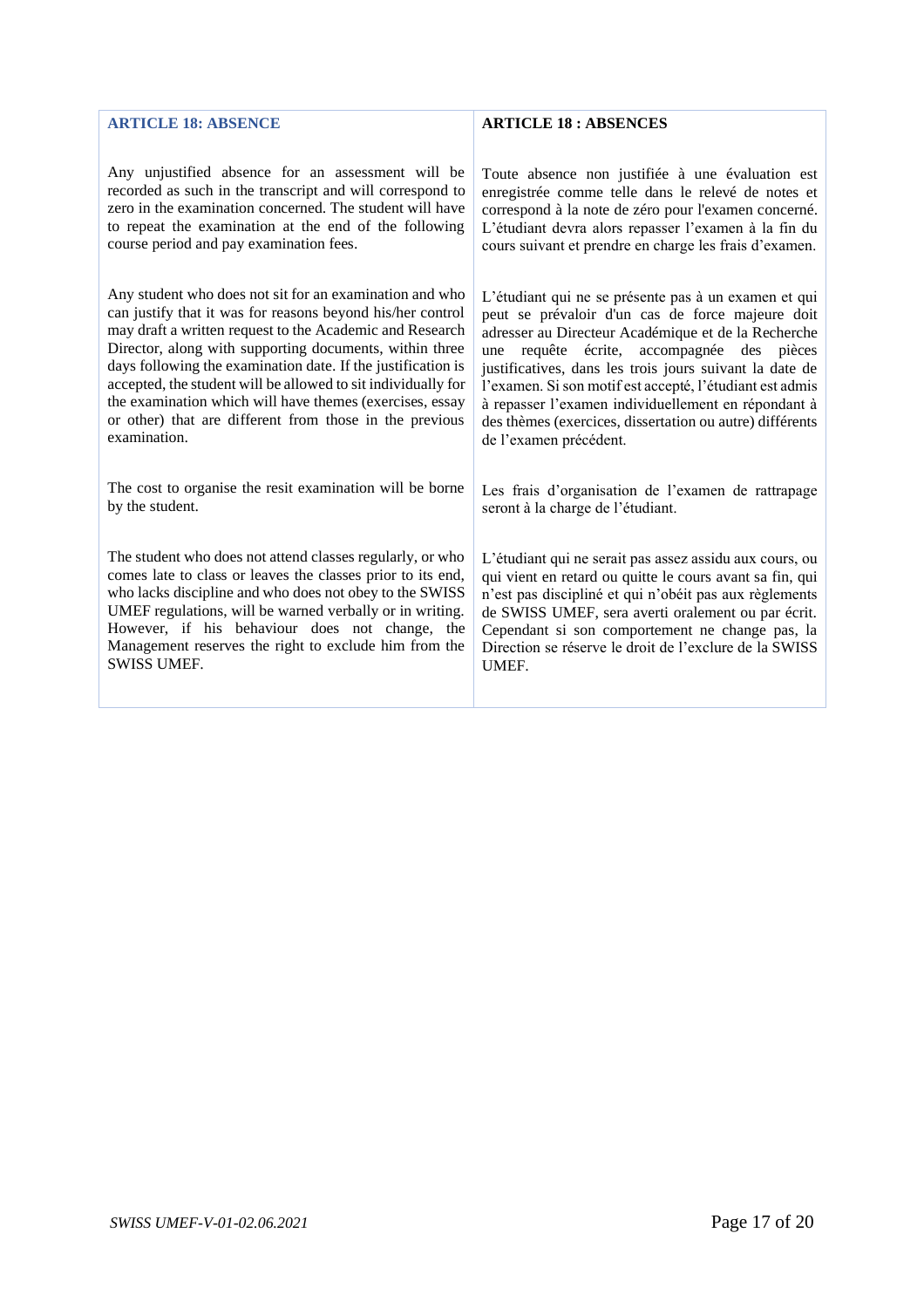<span id="page-17-1"></span><span id="page-17-0"></span>

| <b>ARTICLE 19: CHEATING AND PLAGIARISM</b>                                                                                                                         | <b>ARTICLE 19: FRAUDE ET PLAGIAT</b>                                                                                                                                                |
|--------------------------------------------------------------------------------------------------------------------------------------------------------------------|-------------------------------------------------------------------------------------------------------------------------------------------------------------------------------------|
| Any cheating, attempted cheating or plagiarism will be                                                                                                             | Toute fraude, tentative de fraude ou plagiat est                                                                                                                                    |
| recorded as such in the transcript of grades and will                                                                                                              | enregistrée comme telle dans le relevé de notes et                                                                                                                                  |
| translate into failure of the assessment concerned.                                                                                                                | entraîne un échec à l'évaluation concernée.                                                                                                                                         |
| Moreover, SWISS UMEF Management may cancel all                                                                                                                     | De plus, la Direction de la SWISS UMEF peut annuler                                                                                                                                 |
| examinations which the student sat for during the session.                                                                                                         | tous les examens présentés par l'étudiant lors de la                                                                                                                                |
| The cancellation of the session leads to the candidate                                                                                                             | session. Cette annulation entraîne l'échec du candidat                                                                                                                              |
| failing the said session.                                                                                                                                          | à cette session.                                                                                                                                                                    |
| SWISS UMEF Management may also consider the failure<br>of the concerned assessment as final.                                                                       | La Direction de la SWISS UMEF peut également<br>considérer l'échec à l'évaluation concernée comme<br>définitif.                                                                     |
| SWISS UMEF Management may decide to refer the<br>cheater, attempted cheater or plagiariser to the SWISS<br><b>UMEF Disciplinary Committee.</b>                     | La Direction de la SWISS UMEF peut décider de<br>traduire l'auteur de la fraude, de la tentative de fraude<br>ou du plagiat devant le Conseil de Discipline de la<br>SWISS UMEF.    |
| If the student is found guilty of plagiarism or fraud for a<br>second time, the Management has the right to exclude him<br>from SWISS UMEF.                        | Si l'étudiants commet un deuxième plagiat ou fraude,<br>la Direction a le droit de l'exclure de la SWISS UMEF.                                                                      |
| However, the student has the right to comment on his                                                                                                               | Toutefois, l'étudiant a le droit de fournir une                                                                                                                                     |
| behaviour.                                                                                                                                                         | explication à son comportement.                                                                                                                                                     |
|                                                                                                                                                                    |                                                                                                                                                                                     |
| <b>ARTICLE 20: INTERNSHIP AND RESEARCH</b>                                                                                                                         | <b>ARTICLE 20: STAGE ET PROJET DE</b>                                                                                                                                               |
| <b>PROJECT</b>                                                                                                                                                     | <b>RECHERCHE</b>                                                                                                                                                                    |
| The submission of the proposal for the final research                                                                                                              | La soumission de la proposition du projet de recherche                                                                                                                              |
| project may be done after the acquisition of 120 credits for                                                                                                       | de fin d'étude est possible après l'acquisition de 120                                                                                                                              |
| the Bachelor and 60 credits for the Master.                                                                                                                        | crédits pour le Bachelor et 60 crédits pour le Master.                                                                                                                              |
| Instructions pertaining to preparing and evaluation<br>modalities of the internship, where applicable, and the<br>research project are drafted for each programme. | Les directives relatives aux modalités de préparation<br>et d'évaluation du stage, le cas échéant, et du projet de<br>recherche sont définies dans le cadre de chaque<br>programme. |
| The evaluation of the internship (where applicable) or                                                                                                             | L'évaluation du stage, le cas échéant, ou du projet de                                                                                                                              |
| research project is done on the basis of the quality of the                                                                                                        | recherche porte sur la qualité du travail effectué par                                                                                                                              |
| student's personal work, written work and eventually, the                                                                                                          | l'étudiant, sur son travail écrit et, éventuellement, sur                                                                                                                           |
| student's oral defence; it will be sanctioned by a single                                                                                                          | sa soutenance orale ; elle est sanctionnée par une seule                                                                                                                            |
| grade point between zero and six. Internship and research                                                                                                          | note comprise entre zéro et 6. Les crédits du stage et                                                                                                                              |
| project credits will be earned only if the grade point                                                                                                             | du projet de recherche ne sont acquis que si la note                                                                                                                                |
| awarded is equal to or more than 4.0. In the event of                                                                                                              | attribuée est égale ou supérieure à 4.0. En cas d'échec,                                                                                                                            |
| failure, when the grade point earned is less than 4.0, a new                                                                                                       | si la note est inférieure à 4.0, une nouvelle version du                                                                                                                            |
| version of the written work may be presented. A second                                                                                                             | travail écrit peut être présentée. Un second échec est                                                                                                                              |
| failure will lead to disqualification.                                                                                                                             | éliminatoire.                                                                                                                                                                       |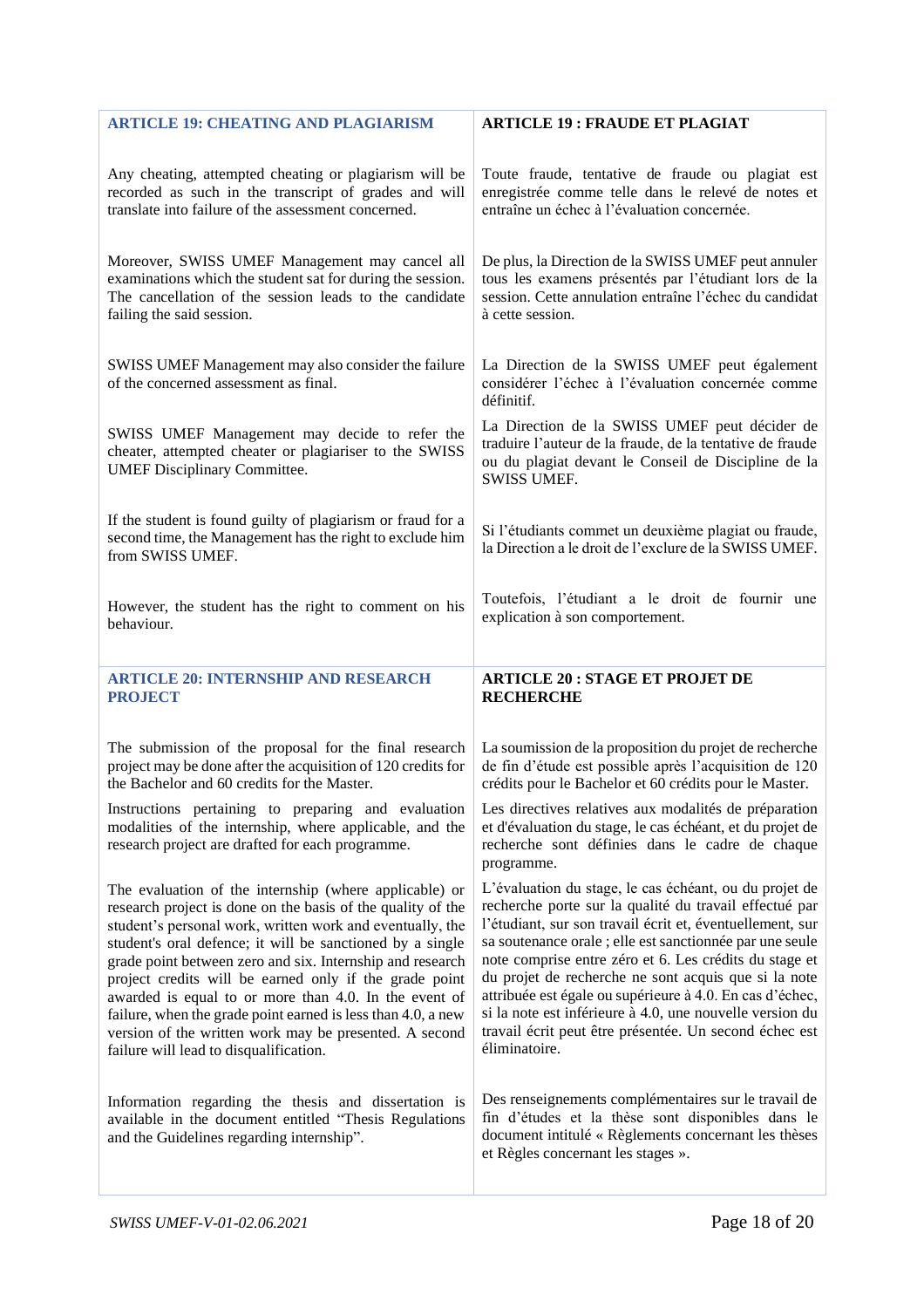<span id="page-18-0"></span>

| <b>ARTICLE 21: DISQUALIFICATION</b>                                                                                                                                                                                                                                                                                  | <b>ARTICLE 21: RENVOIS</b>                                                                                                                                                                                                                                                                                                                    |
|----------------------------------------------------------------------------------------------------------------------------------------------------------------------------------------------------------------------------------------------------------------------------------------------------------------------|-----------------------------------------------------------------------------------------------------------------------------------------------------------------------------------------------------------------------------------------------------------------------------------------------------------------------------------------------|
| The following will be considered as a failure, leading to a<br>disqualification from SWISS UMEF:                                                                                                                                                                                                                     | Les faits suivants seront considérés comme un échec<br>définitif et sera renvoyé de SWISS UMEF :                                                                                                                                                                                                                                              |
| A student who has not obtained 180 credits at the<br>end of the third year, eventually the fourth year,<br>for the Bachelor degree, and 120 credits for the<br>Master's degree, at the end of the second,<br>eventually third year, if a dispensation has not<br>been given by Senior Management.                    | L'étudiant qui n'a pas obtenu au moins 180<br>$\blacksquare$<br>crédits à la fin de la troisième année, voire à la<br>fin de la quatrième année pour le Bachelor et 120<br>crédits pour le Master à la fin de la deuxième,<br>voire à la troisième année, si une dérogation ne<br>lui a pas été accordée par la Direction Générale.           |
| Cases of cheating, plagiarism,<br>attempted<br>$\overline{\phantom{a}}$<br>reserved.<br>plagiarism<br>cheating<br>are<br><b>or</b><br>Disqualification is pronounced by the SWISS<br><b>UMEF</b> Management.                                                                                                         | Les cas de fraude, plagiat, tentatives de fraude<br>ou de plagiat. Le renvoi est prononcé par la<br>Direction de SWISS UMEF.                                                                                                                                                                                                                  |
| The student who is late in his payment schedule,<br>$\overline{\phantom{a}}$<br>and who does not make a payment after the third<br>reminder, is excluded from SWISS UMEF. The<br>payments are, nevertheless, still due. Transcripts<br>and diplomas will not be delivered, as long as<br>he/she has paid these fees. | L'étudiant qui ne serait pas à jour avec les<br>paiements des frais de scolarité, et ne se mettrait<br>pas à jour après un troisième rappel, est exclu<br>définitivement de la SWISS UMEF, les<br>paiements restants dus. Les relevés de note et<br>l'éventuel diplôme ne lui seront pas délivrés tant<br>qu'il/elle ne les aurait pas payés. |
| Non respect of the rules and directives of SWISS<br>$\overline{\phantom{a}}$<br>UMEF, which are explained on the Induction<br>Day, as well as a lack of respect to outside<br>partners, or unjustified absences are sanctioned<br>by one of the following measures depending on                                      | Tout manquement aux règles et directives de<br>$\blacksquare$<br>SWISS UMEF, expliquées le Jour d'Orientation,<br>ainsi que tout manque de respect aux partenaires<br>extérieurs, ou des absences injustifiées sont<br>sanctionnées par une des mesures suivantes en<br>fonction de la gravité du manquement :                                |

- the importance of the case:
- A warning by Management - Temporary exclusion
- Final exclusion.

- Les cas de fraude, plagiat, tentatives de fraude ou de plagiat. Le renvoi est prononcé par la
- L'étudiant qui ne serait pas à jour avec les paiements des frais de scolarité, et ne se mettrait pas à jour après un troisième rappel, est exclu définitivement de la SWISS UMEF, les paiements restants dus. Les relevés de note et l'éventuel diplôme ne lui seront pas délivrés tant

- Un avertissement de la Direction<br>- Exclusion temporaire
- Exclusion temporaire
- Exclusion définitive.